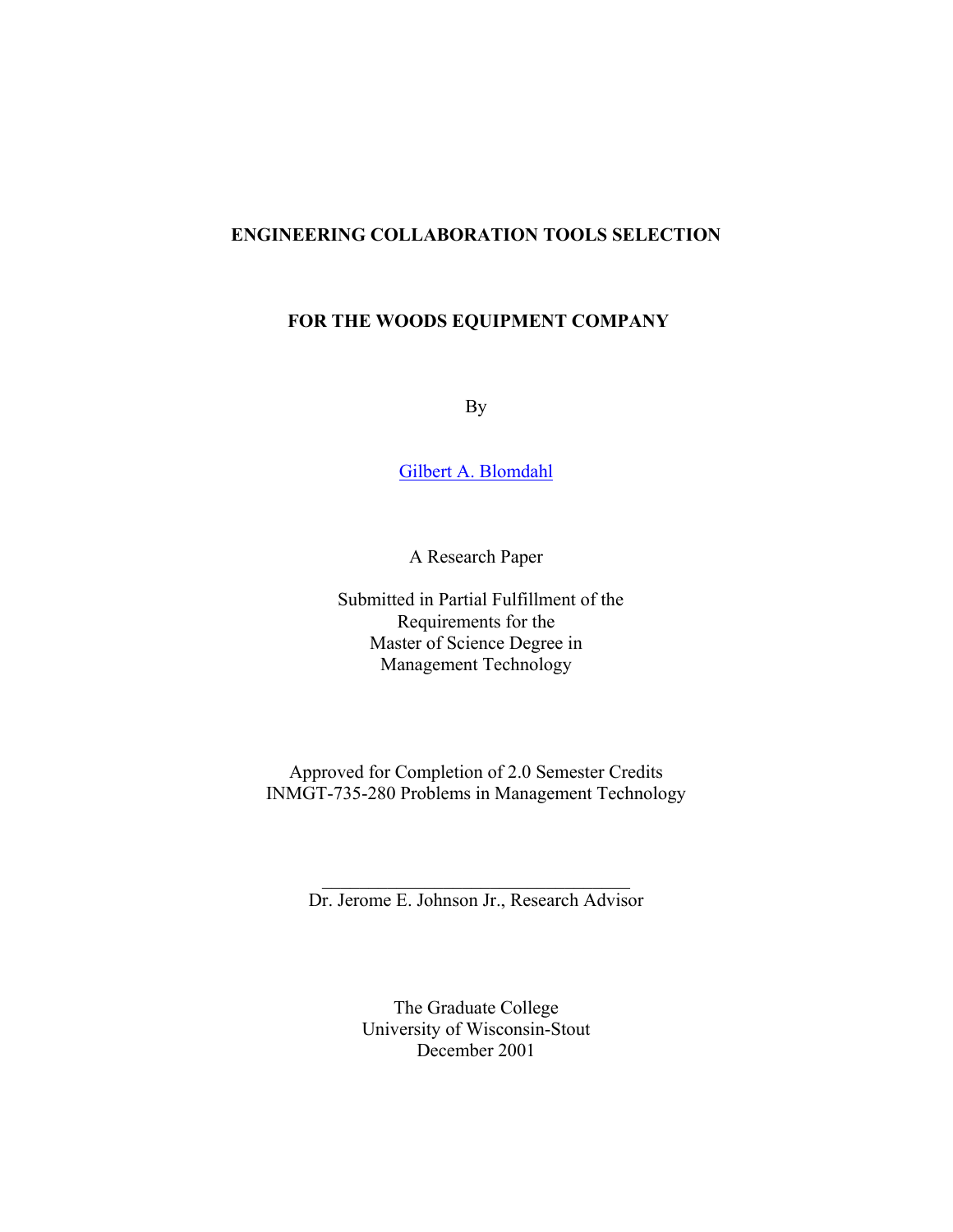## **The Graduate School University of Wisconsin-Stout Menomonie, WI 54751**

#### **ABSTRACT**

| <b>Blomdahl</b>      | <b>Gilbert</b>                                  | A                                                                            |                |
|----------------------|-------------------------------------------------|------------------------------------------------------------------------------|----------------|
| (Writer) (Last Name) | (First)                                         | (Initial)                                                                    |                |
|                      |                                                 | <b>Engineering Collaboration Tools Selection for Woods Equipment Company</b> |                |
| (Title)              |                                                 |                                                                              |                |
|                      |                                                 |                                                                              |                |
|                      |                                                 |                                                                              |                |
|                      | <b>Management Technology Dr. Jerome Johnson</b> | <b>Dec 2001</b>                                                              | 33             |
| (Graduate Major)     | (Research Advisor)                              | (Month/Year)                                                                 | (No. Of Pages) |
|                      |                                                 | <b>APA</b>                                                                   |                |
|                      |                                                 | (Name of Style Manual Used in this Study)                                    |                |

**With Corporate America's consolidating efforts of bringing together organizations through takeovers, mergers and buyouts, more and more corporations are investing in ways to share information between different locations. Headquartered in Rockford, Illinois, the Woods Equipment Company is comprised of divisions in nine separate locations. The problem of this study is to select engineering collaboration tools for the Woods Equipment Company to increase cooperative exchange of resources, information and ideas among a team of colleagues focused on engineering projects. This research is directed towards helping Woods search through the maze of collaboration tools available in the market today and make the best possible selection for its needs. A variety of collaboration tools have been considered ranging from telecommunication, email, group ware, data conferencing, application sharing, video conferencing and shared 3D virtual reality.**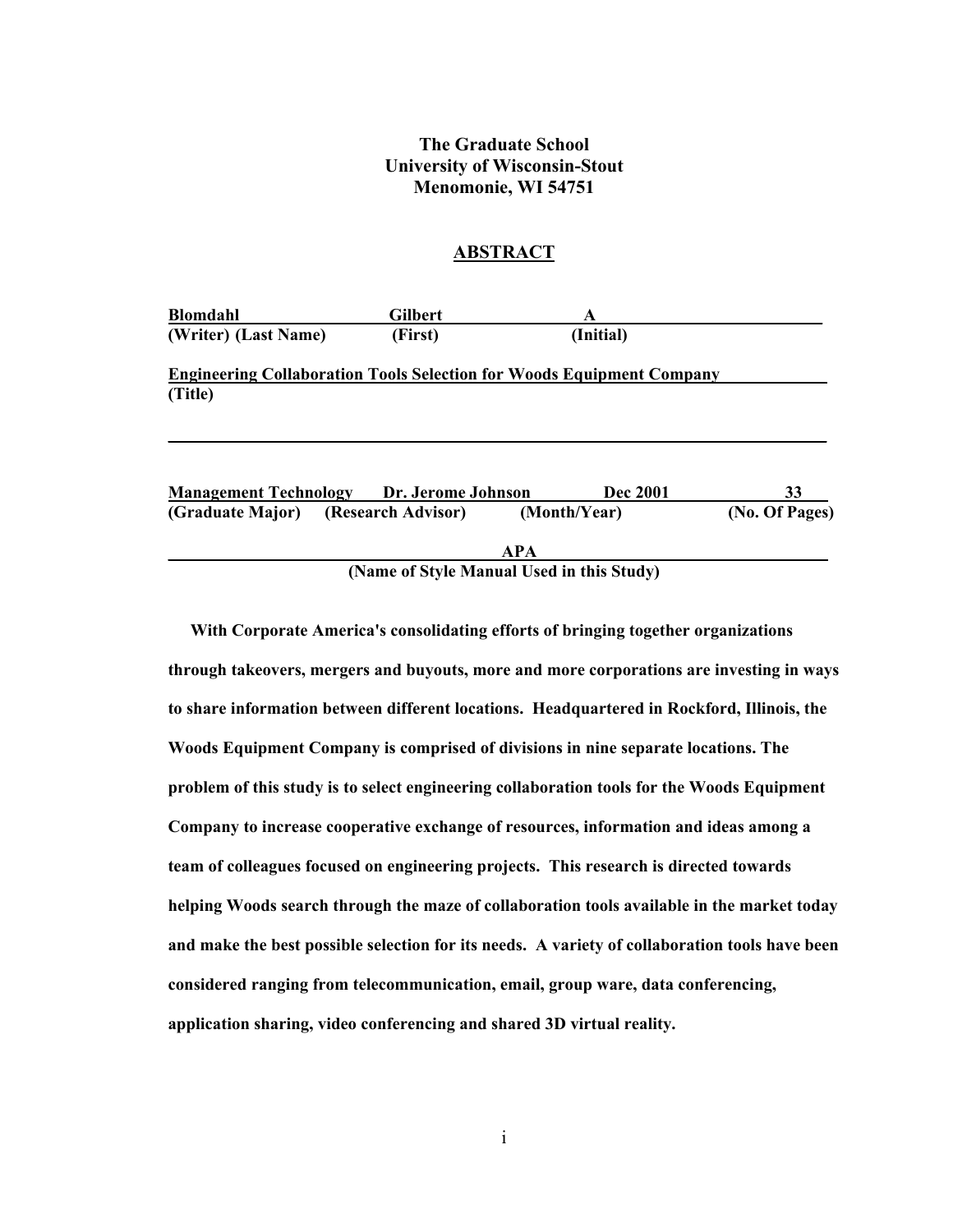# TABLE OF CONTENTS

## ACKNOWLEDGEMENTS

| <b>CHAPTER I: Research Problem and Objectives</b> |                |  |  |
|---------------------------------------------------|----------------|--|--|
| Introduction                                      | $\mathbf{1}$   |  |  |
| Research Problem                                  | $\overline{2}$ |  |  |
| <b>Research Purpose</b>                           | $\overline{2}$ |  |  |
| <b>Research Need</b>                              | 3              |  |  |
| <b>Research Objectives</b>                        | $\overline{4}$ |  |  |
| Research Model                                    | 5              |  |  |
| Definitions                                       | 7              |  |  |
| Limitations                                       | 8              |  |  |
| Assumptions                                       | 9              |  |  |
| Company Background                                | 9              |  |  |
|                                                   |                |  |  |
| <b>CHAPTER II: Related Information</b>            |                |  |  |
| <b>Engineering Collaboration</b>                  | 12             |  |  |
| Software Benchmark                                | 13             |  |  |
| <b>Implementation Planning</b>                    | 15             |  |  |
| Types of Engineering Collaboration Tools          | 16             |  |  |
| <b>Engineering Collaboration Case Studies</b>     | 21             |  |  |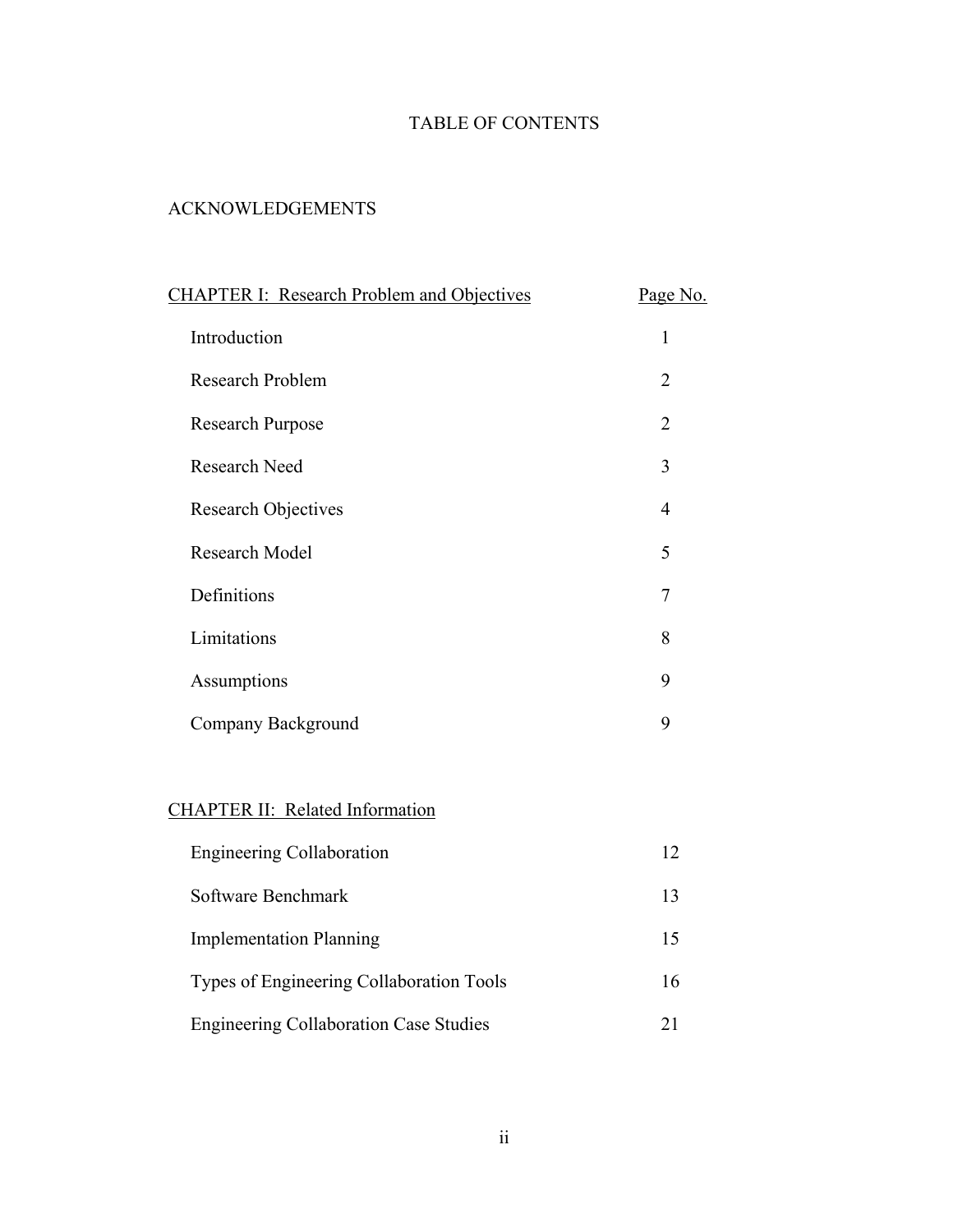## CHAPTER III: Selection and Evaluation

| <b>CAD Viewer Based Collaboration Tools</b>              |    |
|----------------------------------------------------------|----|
| <b>Product Data Management Based Collaboration Tools</b> | 24 |
| <b>Project Management Based Collaboration Tools</b>      | 25 |
| Web Based Collaboration Tools                            | 26 |

# CHAPTER IV: Conclusion and Recommendations

| The best Engineering Collaboration tools for Woods |    |  |  |  |
|----------------------------------------------------|----|--|--|--|
| Recommendations for the future                     | 30 |  |  |  |

| <b>REFERENCES</b> |  |
|-------------------|--|
|                   |  |

## APPENDICES

| Window XP-64bit & Intel 64bit architecture         |    |
|----------------------------------------------------|----|
| Woods Engineering Collaboration Tools Requirements | 35 |
| Engineering Collaboration Tools Vendor Web sites   | 37 |
| <b>Engineering Collaboration Evaluation Rating</b> | 41 |
| <b>Vendor Function Matrix</b>                      |    |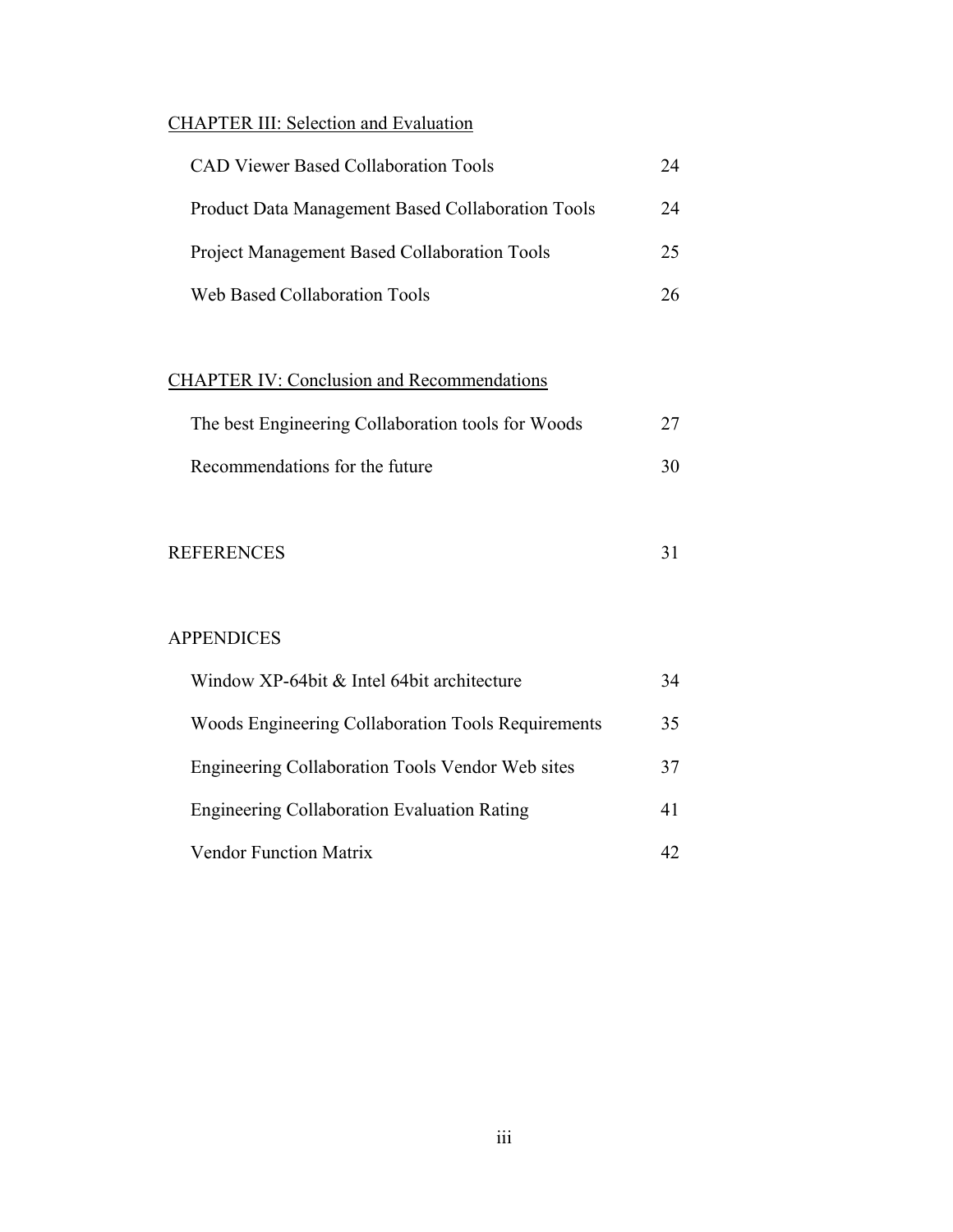## Acknowledgements

Many thanks go out to the following people who provided immeasurable help during this project:

Aaron and Kayla, my children for being so very understanding and helpful about the time their father needed to spend on this project;

Floyd & Helen Blomdahl, my parents for their support and proof reading of the paper; Dr. Jerome Johnson, my advisor;

Joseph Kovacich, CF Woods, engineering manager for obtaining additional related information and allowing the testing of collaboration tools during working hours; Jim Reeves, Woods IS manager for technical information about Woods networks; Steve Schriner, Woods operations manager for allowing cooperation of Woods for this project.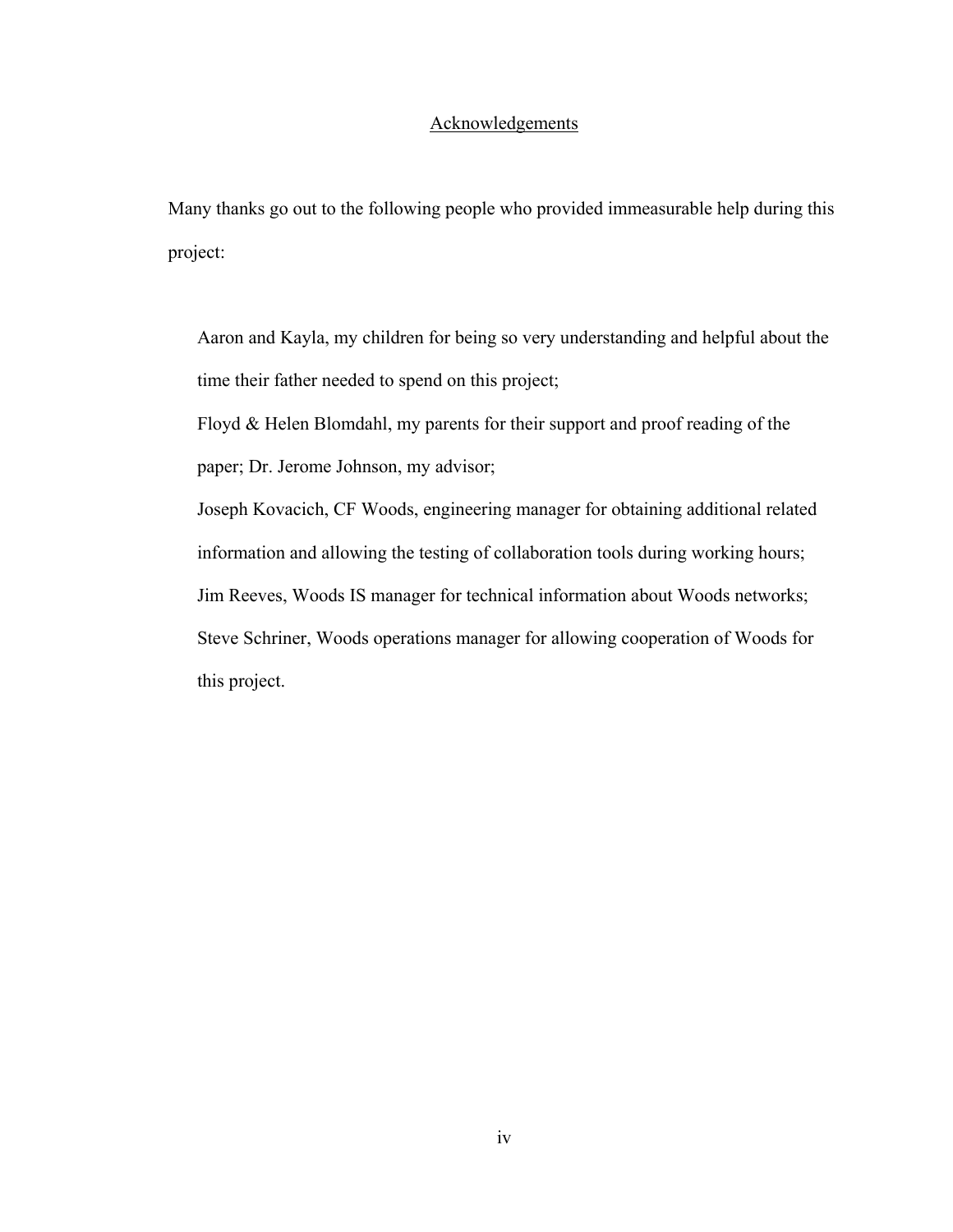#### Chapter I

#### Research Problem and Objectives

#### **Introduction**

Re-engineered corporations had fueled much of the United States most recent economic growth. Companies were re-thinking ways to work, taking advantage of advances in communications and industrial technology, eliminating costly layers of management and going global to get new customers. This re-engineering, coupled with other factors, had led to investment in new high-efficiency, high technology equipment, as well as new plants, warehouses and office facilities. Meanwhile, corporate mergers were taking place at an astonishing rate. Many of these mergers were instigated by a desire to consolidate two or more companies, cutting employees who were in duplicated jobs and thereby creating more efficient, more profitable firms. However, the biggest cause of change was the tidal wave of new technology that was revolutionizing the workplace at all levels. Companies that were prospering were using new technology to communicate with customers, automating back office tasks and industrial operations to push ahead with research and development (Plunkett, 2001).

As corporate America mergers take place bringing together organizations, more and more corporations have to invest in ways to share information between different locations. Product development going global into multiple markets require design teams to work across geographical and organizational boundaries. Increased outsourcing involves an entire network of suppliers with increasing need for collaboration. The Woods Equipment Company (Woods) is comprised of nine companies separated by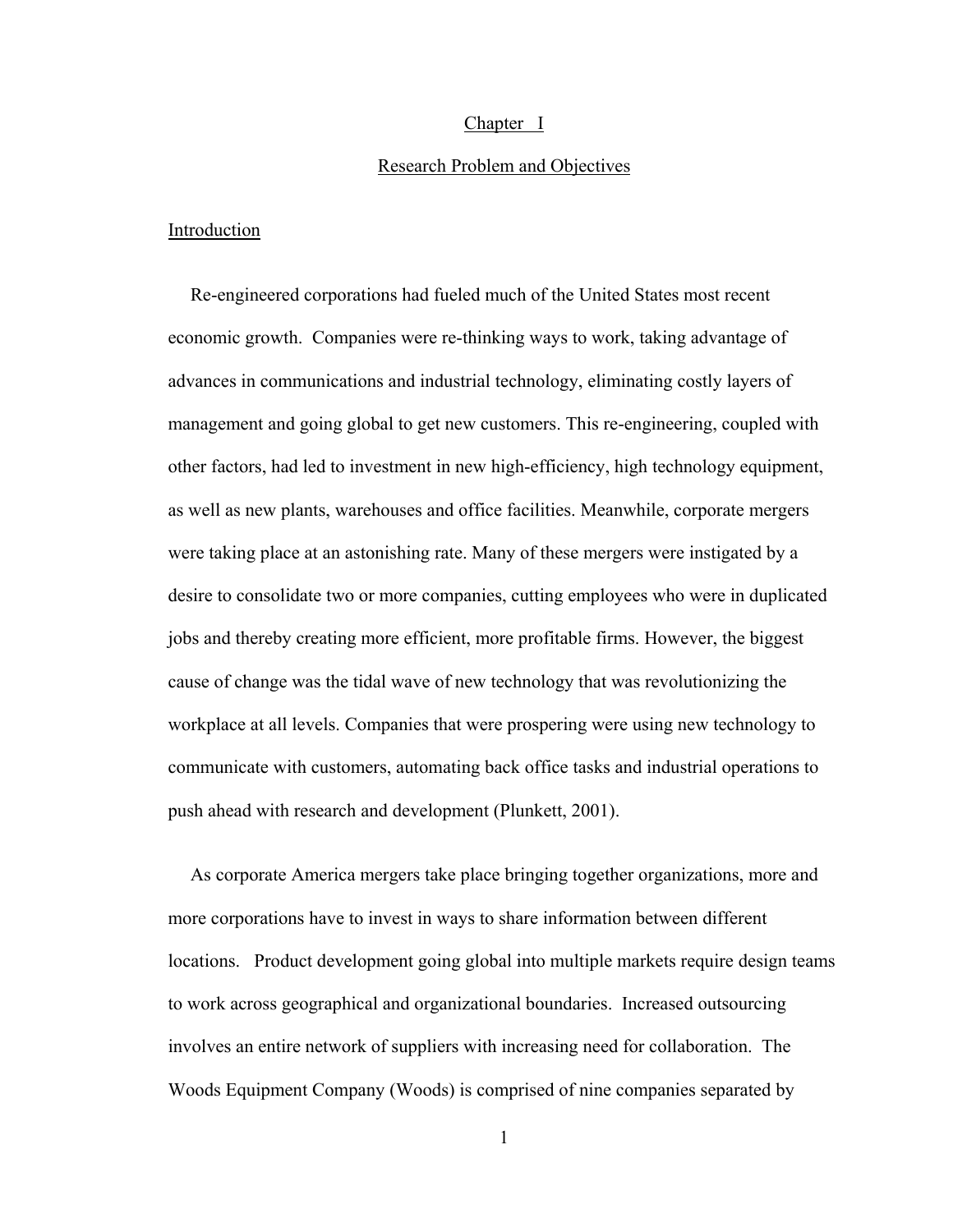location. Woods is in the state of consolidation looking to create a more efficient and more profitable firm. At the same time Woods is investing in new product development. Woods is also looking to broaden its market with its network of independent dealers. The combination of consolidation with R&D and expanding markets is requiring Woods to look for new modern ways to communicate engineering ideas throughout the company. This research was directed towards selecting new engineering collaboration tools for Woods. In order to do so, various factors had to be accounted for and thoroughly weighed and analyzed, such as features available, costs associated, hardware required, to name a few.

#### Research Problem

The problem of this study was to evaluate engineering collaboration tools for the Woods Equipment Company, providing recommendations for their selection.

#### Research Purpose

The purpose of this study was to help the management of Woods Equipment Company select the appropriate engineering collaboration tools, through the maze of collaboration tools available in the market today, selecting the best solution to achieve Woods goal as indicated in Figure 1, to improve Profits.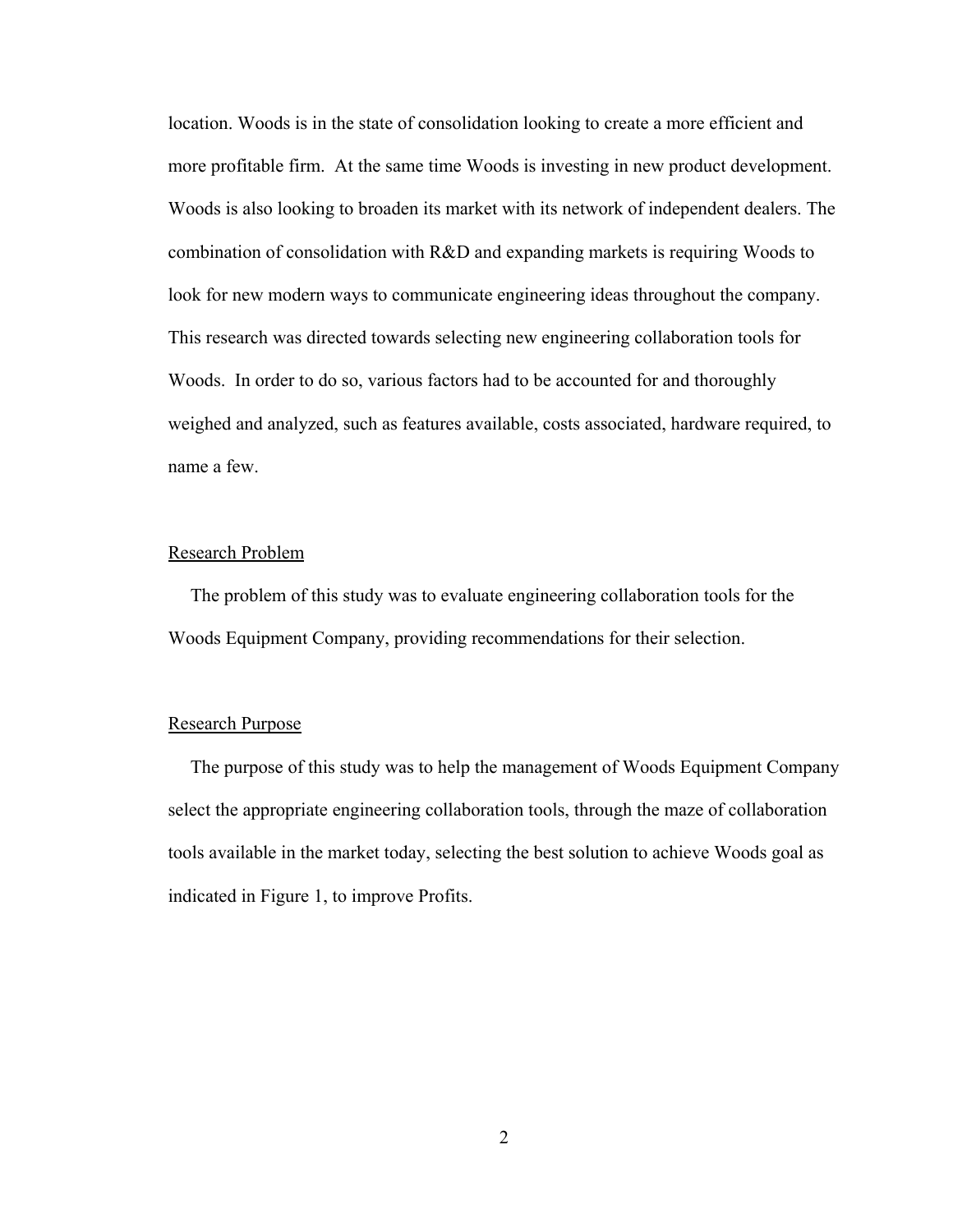#### Research Need

The Woods Equipment Company is a leading full line manufacturer of attachments and implements for the agricultural, turf & grounds care, and construction markets. The products are primarily sold through a network of independent dealers throughout North America, marketed under the brand names of Woods, Dual, Alloway, Gill, Gannon, and Wain Roy, Alitec and CF. The products are built in towns like Oregon-Illinois, Sioux Falls-South Dakota, La Mirada-California, Fargo-North Dakota, Hubbardston-Massachusetts, Brownsburg-Indiana, St. Paul-Minnesota and Schofield-Wisconsin. This study was conducted out of the Schofield Wisconsin facilities, which make Central Fabricators or CF-Woods product line of construction equipment attachments such as excavator buckets for all OEM makes, and models.

The design teams at each of Woods facilities had some similar and even competing products so there were many common tasks performed by each, such as CAD data creation and new product development at each location. The teams met on a regular basis with top management to go over corporate plans. The teams also communicated by Telephone conferencing on a weekly basis to interact with one another in a more technical manner. The corporation had recently decided to move some products lines to other plants consolidating the products to common areas or locations but still engineering new products at various locations. The telephone bill for the weekly engineering conference calls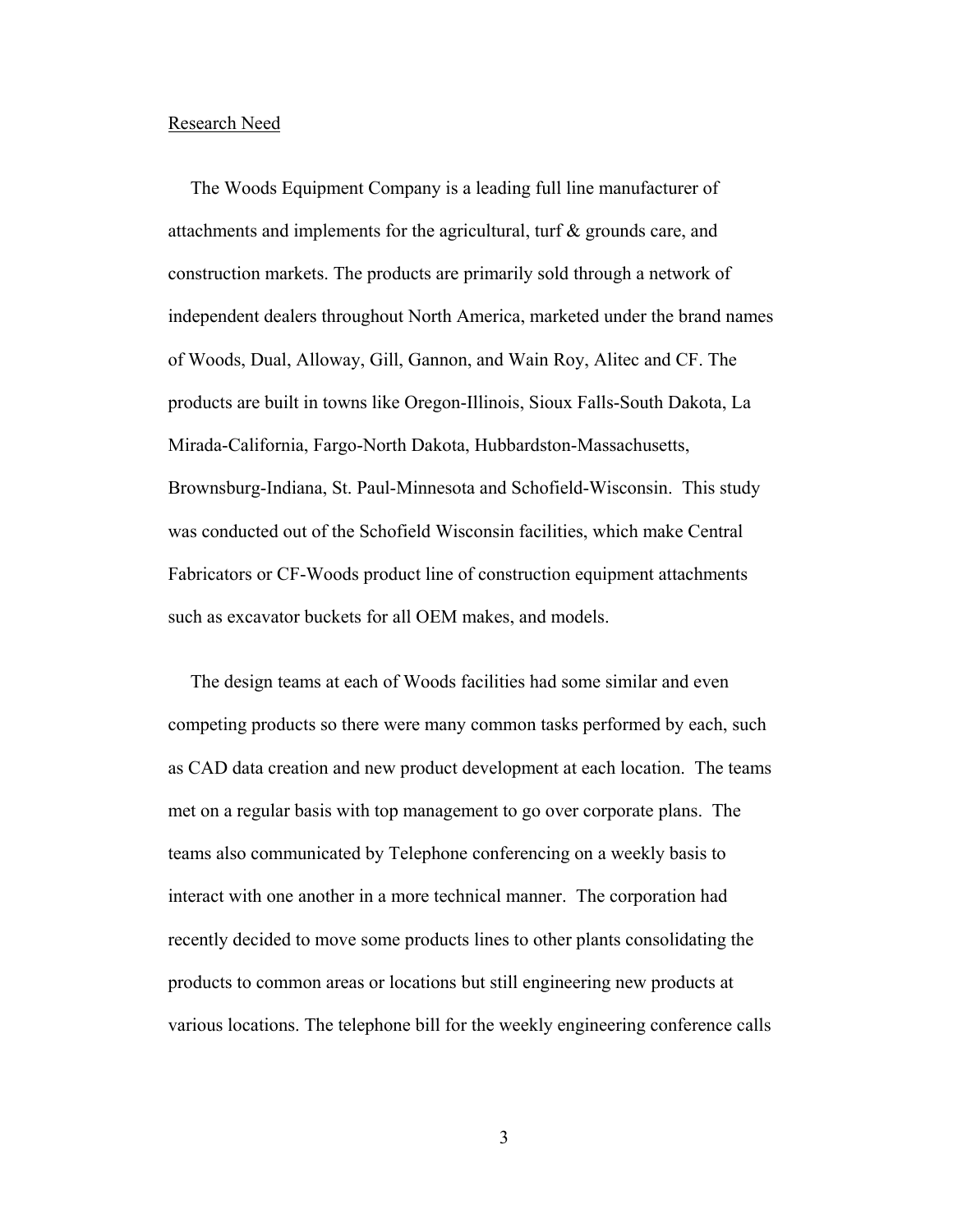was costing the company over \$5000 a week, so Woods was looking for cheaper and better solutions for communicating engineering ideas, hence this study.

## Research Objectives

- 1. Identify the requirements for collaboration tools for use in engineering at Woods.
- 2. Determine the various engineering collaboration tools and features available in the market today.
- 3. Assess and choose the engineering collaboration solution that best meets Woods requirements.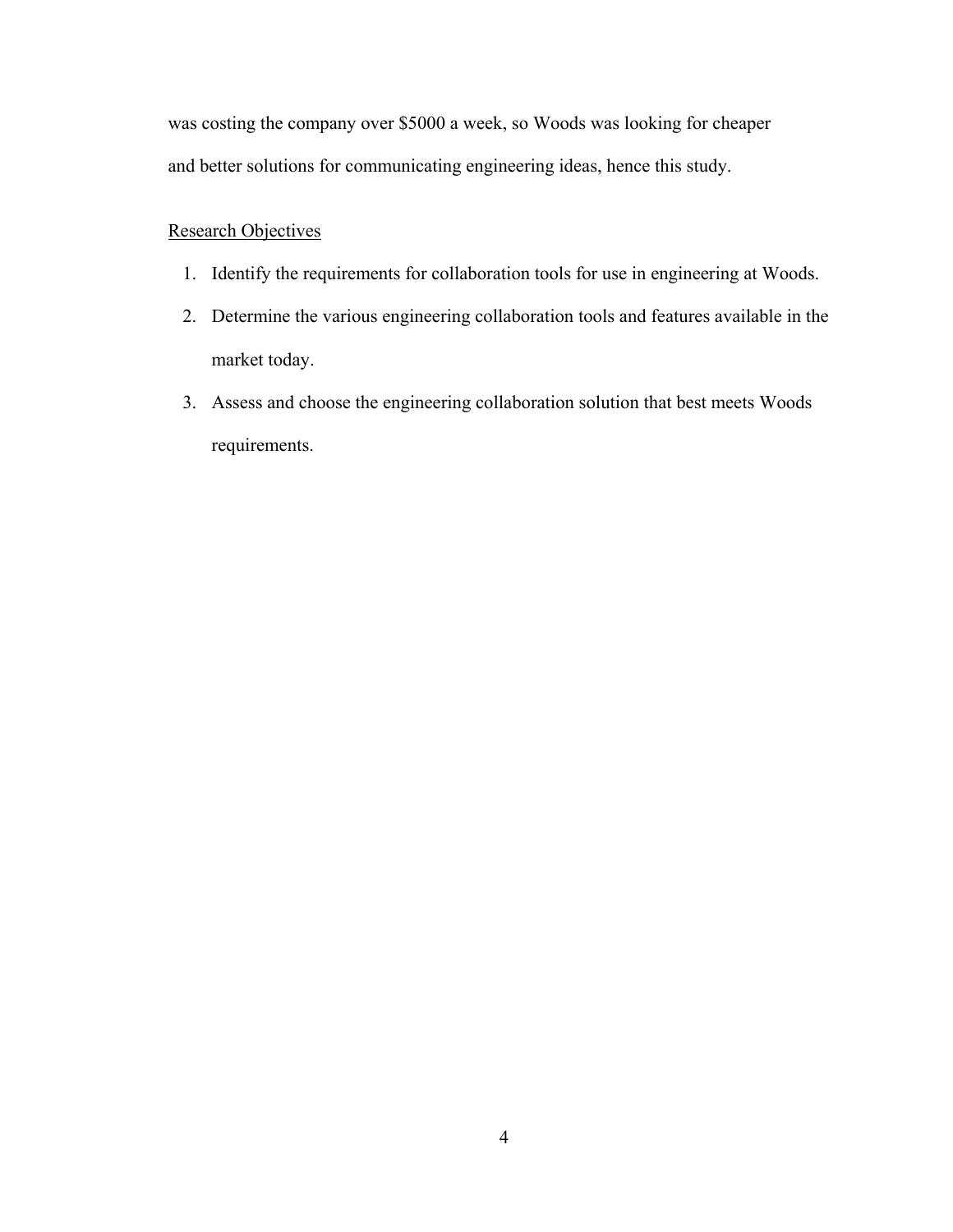### Research Model

The methodology of this study was descriptive, focusing on identification of functional requirements of Woods, collaboration tools features available today, and the best solution to communicate engineering ideas within Woods. A system analysis diagram shown in Figure 1 describes Woods goal and the research steps needed to achieve it were as follows:



Figure 1: Systems Analysis Diagram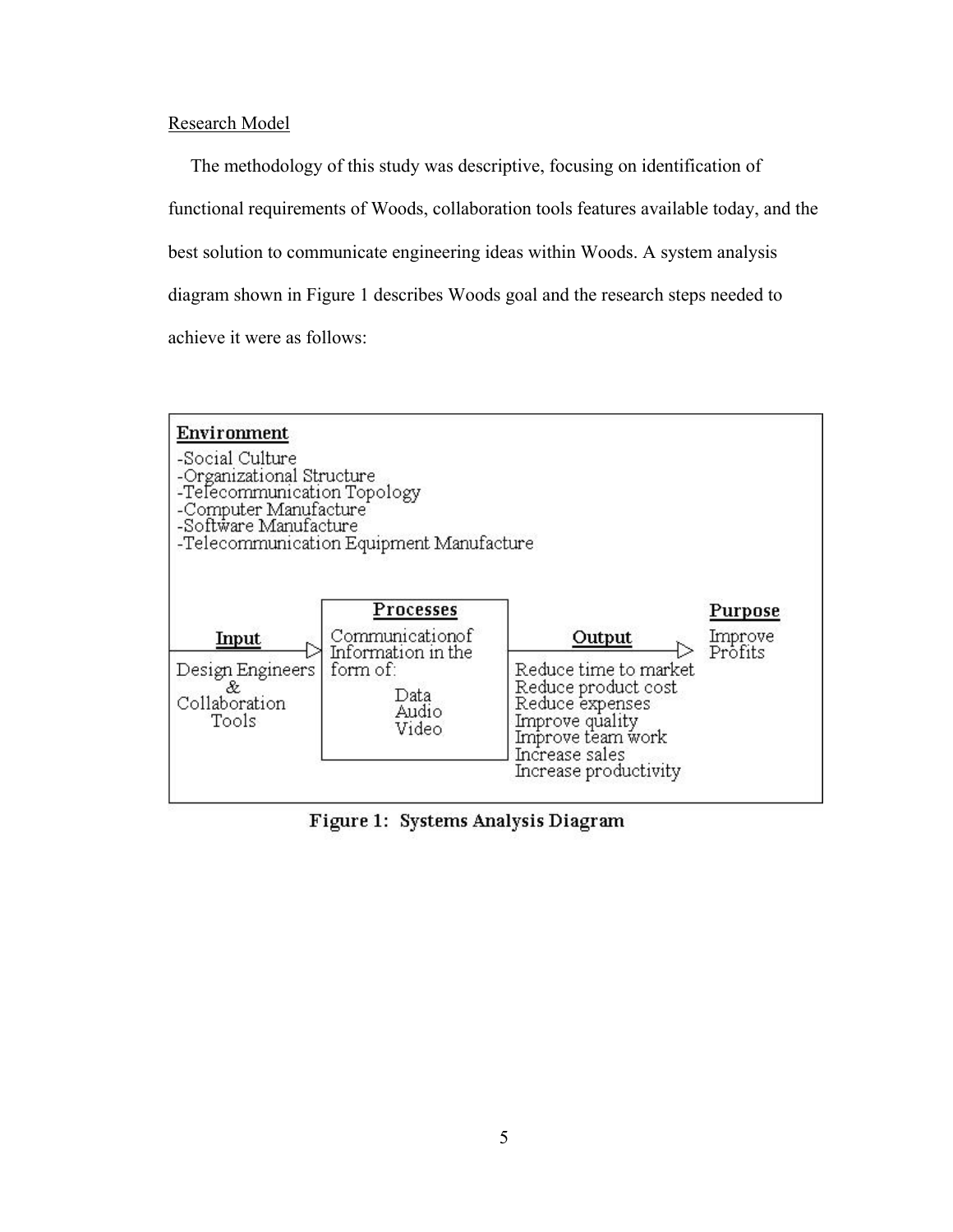#### Research Steps

- 1. Identified and evaluated the requirements of Woods Equipment Company.
- 2. Identified the vendors dealing with collaboration tools presently.
- 3. Searched Web sites of vendors for the necessary information on the collaboration tools.
- 4. Gathered secondary data on various features of collaboration tools like file sharing, application sharing, 3D virtual white board sharing, audio, and video available in collaboration tools.
- 5. Compared and analyzed information received with respect to the requirements of Woods.
- 6. Selected the most suitable collaboration tools (between three to five tools) for actual demonstrations.
- 7. Identified the most appropriate system by a process of elimination, considering the trade offs between high costs and advanced features.
- 8. Presented the results, clearly mentioned the features available with the tools, and also the drawbacks due to rapid technology advances.
- 9. In addition to the secondary data, considerable amount of time was spent analyzing the various features offered by the multitude of collaboration tools at that time.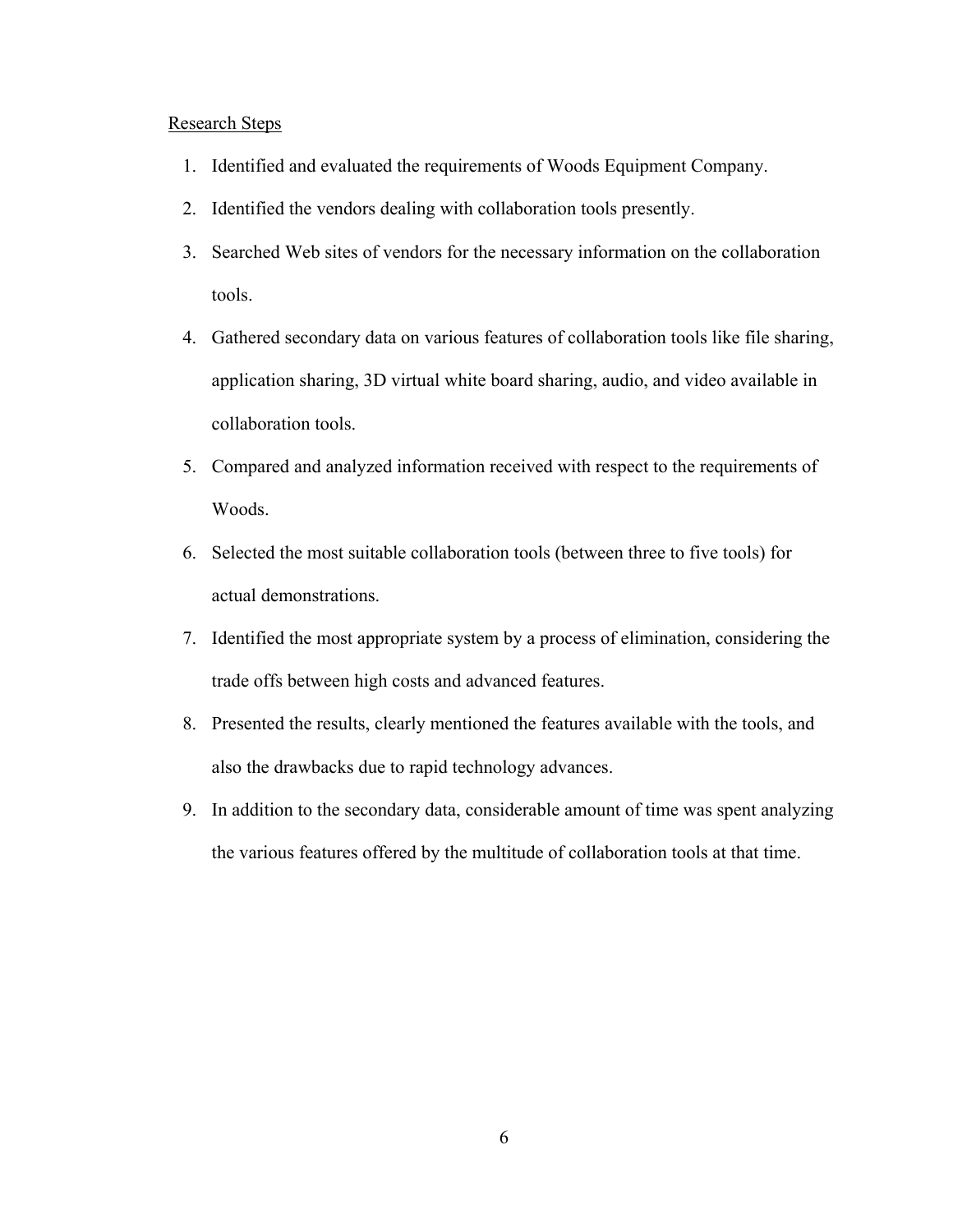#### Definitions

Application Sharing - Running an application on a local system and allowing remote users to see and control the application. Any application that can be executed can be shared.

Bandwidth – A frequency measurement of the amount of information that can flow through a channel, expressed in cycles per second (hertz) or bits per second (bps). The higher the frequency, the higher the bandwidth.

Data Conferencing – The interactive exchange of information between two or more computers.

Desktop Videoconferencing (DVC) – Video Conferencing on a personal computer.

Firewall – A security mechanism on a network that prevents unauthorized access to the network. The firewall analyzes network packets for packet type (protocol port), and source and destination addresses. A firewall can be configured to prevent a certain type of packet from accessing the network.

Ethernet – The most widely used local area network (LAN) technology. Ethernet is a passive cable interconnecting all active network components.

Internet – The collection of networks and gateways that use the TCP/IP protocol suite and function as a single, cooperative, virtual network.

Whiteboard – A common area where participants can draw, collaborate, and share ideas.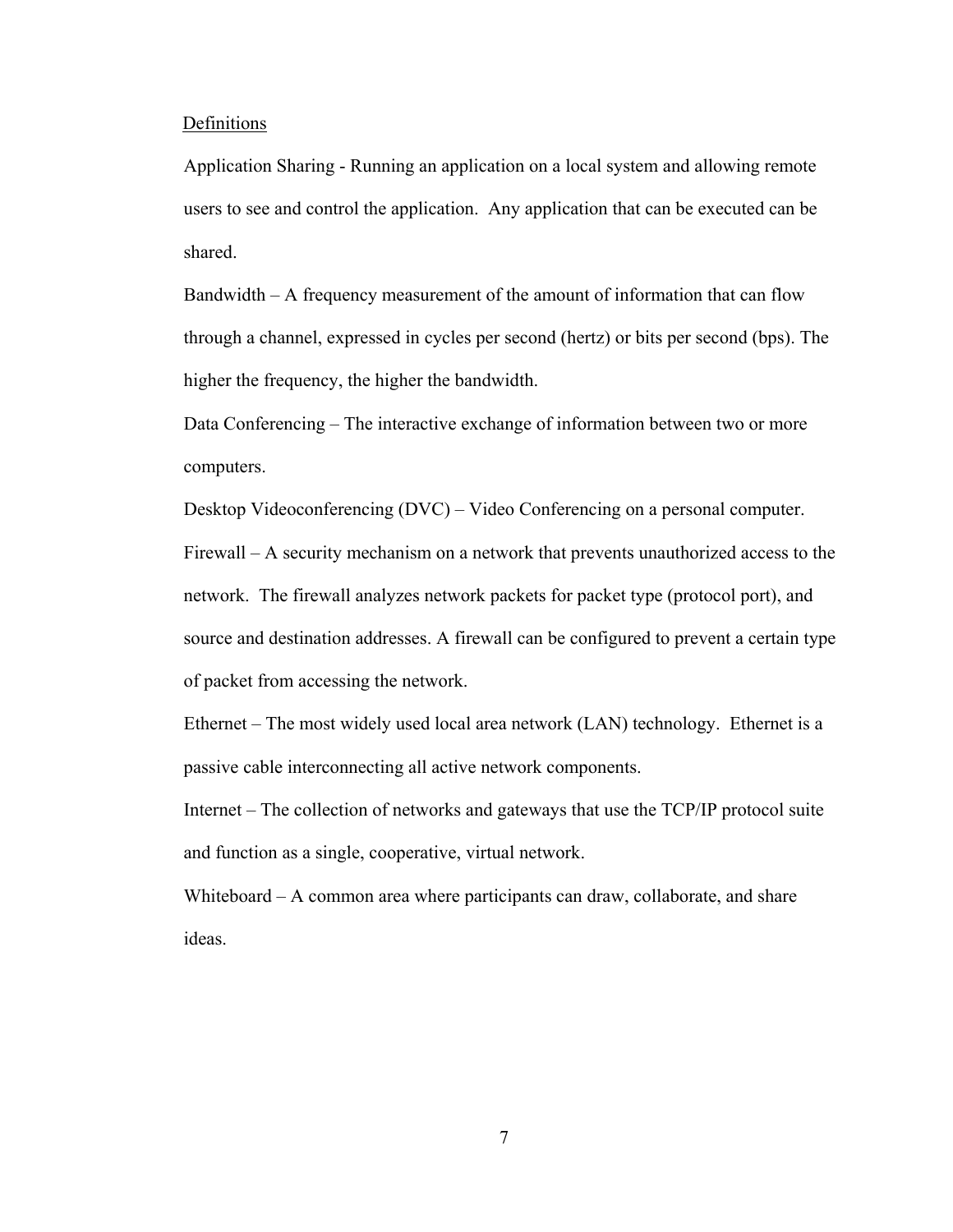#### **Limitations**

The limitations of this study were:

- 1. The implementation of engineering collaboration tools was relatively new for most companies who had it. As a result, there may have been a lack of information to share on the subject.
- 2. The number of companies that had implemented engineering collaboration tools was so small that the amount of information pertaining to the subject was limited.
- 3. Engineering collaboration tools were developing so fast that this study may not provide the latest information from the best sources. By the time someone wants to use this study new development may come up. This study should only be used as a guide or starting point for developing more knowledge of the subject.
- 4. This paper was limited to engineering and not to the organization as a whole; therefore this research may be incomplete for a company wide implementation of collaborative engineering.
- 5. This research was limited in scope to selecting collaboration tools and did not go into the process of implementation.
- 6. The selection of engineering collaboration tools is only 20 percent of what makes collaborative engineering work in an organization. The other 80 percent is people.
- 7. The evaluation of actual performance of all collaboration tools by way of demonstration was beyond the scope of this research.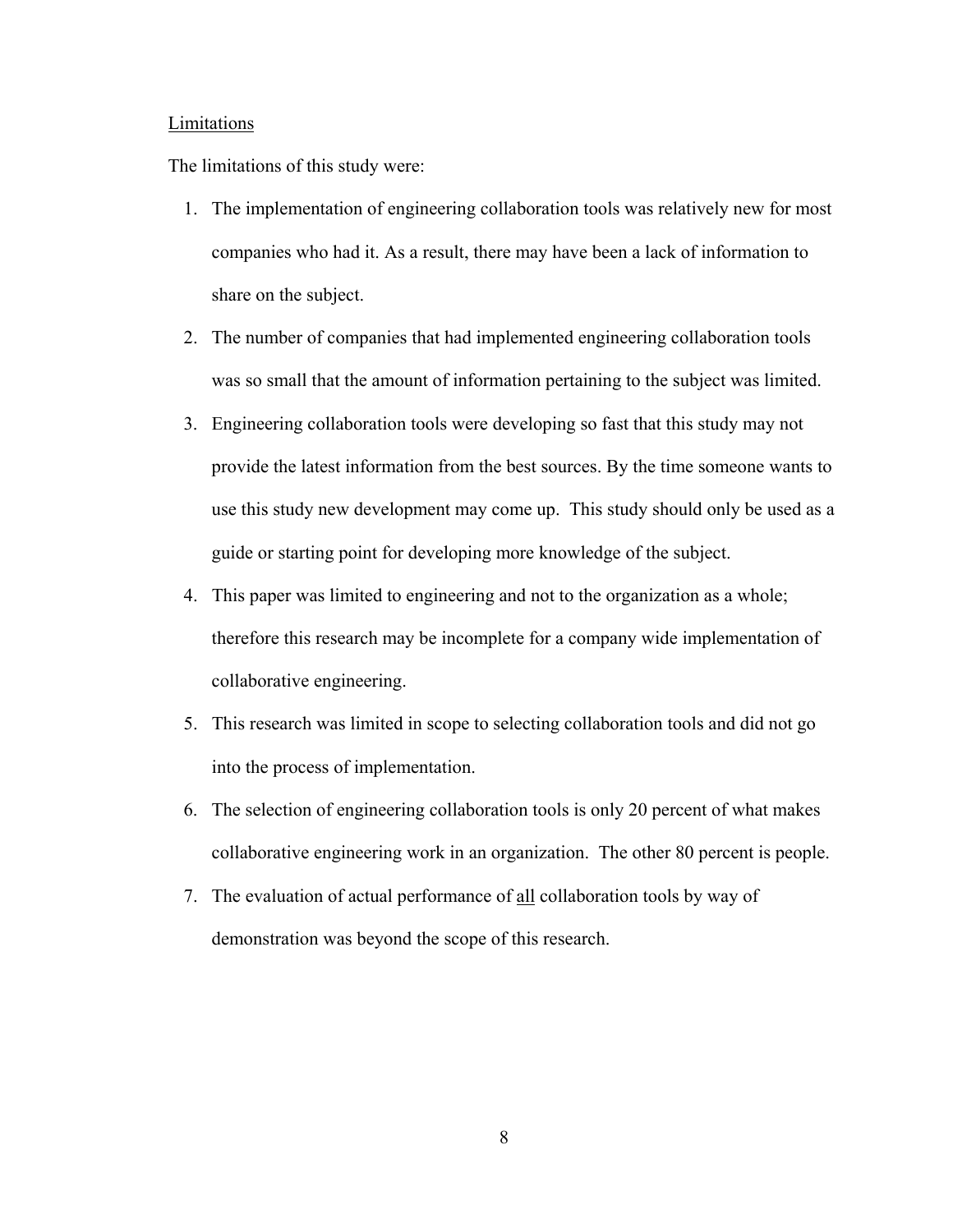#### **Assumptions**

The Assumptions of this study were:

- 1. Equipment for demonstrations with engineering collaboration tools would be made available when needed.
- 2. The completion date for the study: Dec 21, 2001.
- 3. Vendor information was believed to be reliable.

#### Company Background

Headquartered in Rockford, Illinois, Woods has been around since 1946. Leonard Keith and Mervel Wood built the first successful tractor-mounted rotary shredder. Woods manufactures mowing, cutting, landscaping, and material handling equipment. The companies in the Woods family have over three hundred years experience building tractor-powered tools. Dozens of patents and hundreds of products have come out of that collective history. The Woods Equipment Company Website is at www.woodsonline.com.

Since 1945, DuAl manufactures material handling tools for farming and commercial applications and tractor-mounted loaders.

Beginnings in 1946 as a blacksmith shop in Caldwell, Idaho, Alloway Manufacturing manufactures specialty agricultural equipment, shredders and cultivators for farmers nationwide. Alloway is an innovator in sugar beet defoliation.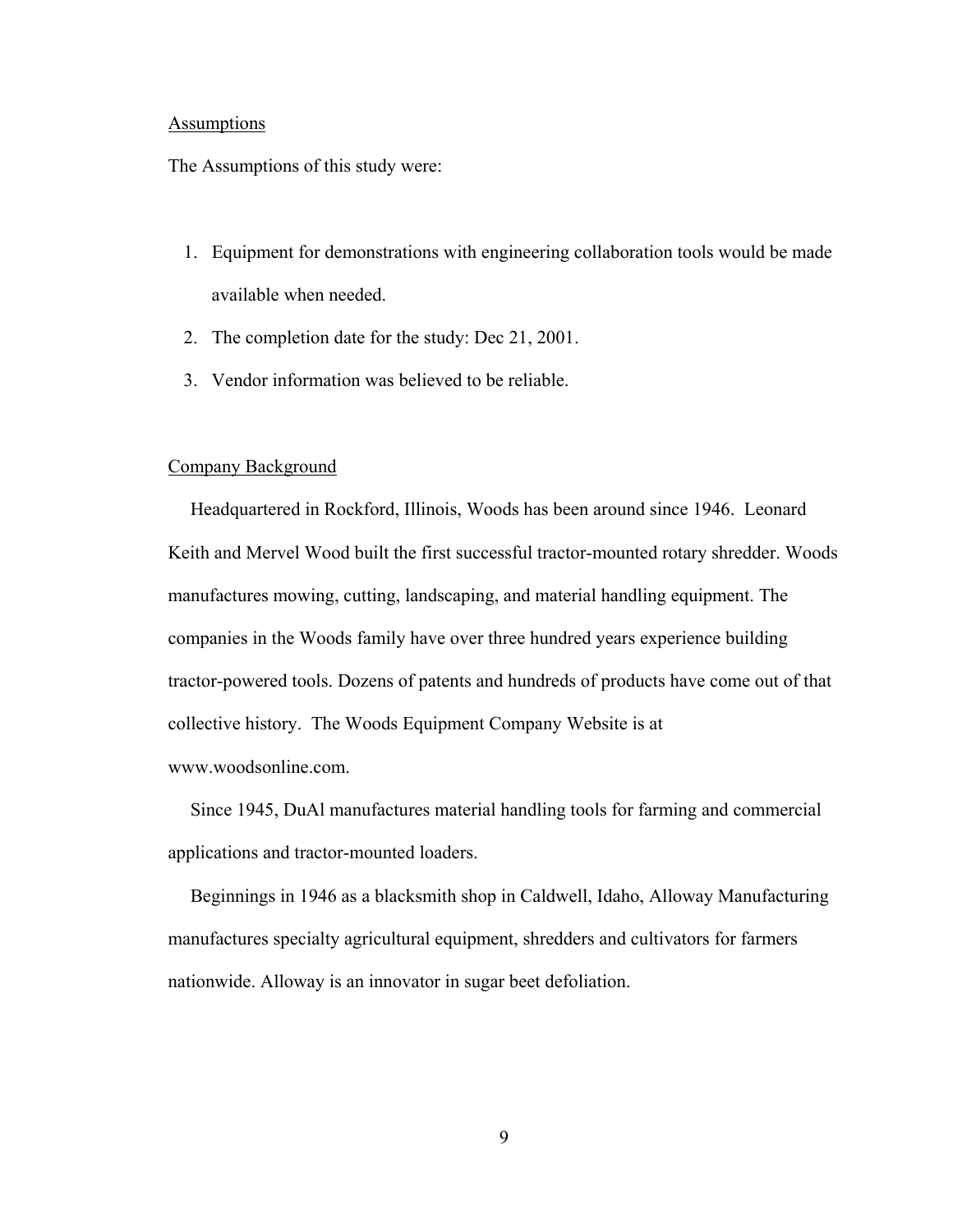Roy Gannon patented the Earthcavator, the world's first scarifier scraper, in 1948. Gannon Manufacturing manufactures excavator and tractor-loader-backhoe attachments and industrial-grade material handling components.

In 1946, Frank and Edwin Gilreath invented a landscaping tool called the Gill Pulverizer and formed a company, Gill Manufacturing. Gill manufactures pulverizers, seeders, core aerators, and other tractor-mounted grounds care tools.

Victor and Ella Baert established Baert's Metal Products in 1951. In April of 1997, Woods Equipment Company acquired Baert's. BMP products include excavator buckets, bucket clamps, quick couplers, hydraulic vibratory plate compactors and bucket thumbs.

In the 1940's business partners Vaino Holopanien and Roy Handy attempted to use a rear loader with the bucket turned around as a trenching machine. In 1947 the first all hydraulic backhoe was invented and patented mounting the boom, dipper stick and bucket to be swung independently of the tractor starting a worldwide multi-million dollar industry. In 1948 the first all hydraulic backhoe was sold to Connecticut Light and Power Company. Wain Roy now manufactures quick coupler systems, grapples and specialty buckets.

In 1999 Woods acquired Central Fabricators, Inc., Alitec Corporation, and Tru-Part Manufacturing, known as TISCO. Central Fabricators based in Schofield, WI, manufactures a line of pin-on excavator buckets. Central Fabricator's has expertise in excavator attachments and strength in the Midwest construction market.

Alitec, based in Brownsburg, IN, manufacturers hydraulic powered attachments for the skid steer market. Alitec's line of skid steer attachments, including cold planners, vibratory rollers, augers, stump grinders, rock wheels, and tillers.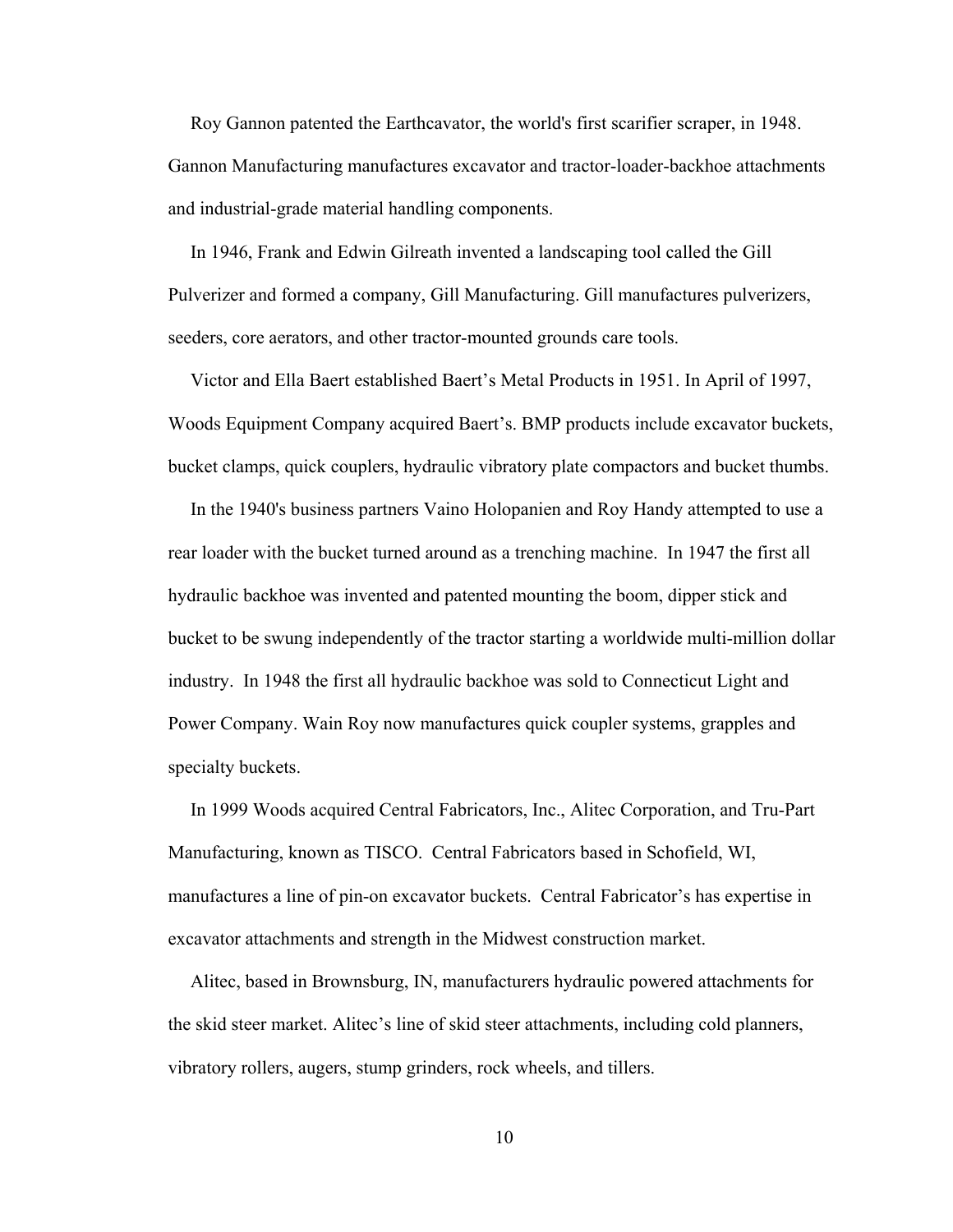Based in St. Paul, MN, TISCO is a distributor of replacement parts serving the agricultural market. Since 1937, the Tractor Implement Supply Company has been manufacturing and distributing "All Makes" agricultural equipment parts. Regional distribution centers are located in St. Paul, MN, Richmond, VA. Nashville, TN ,Dallas, TX , Sacramento, CA , Oregon, IL.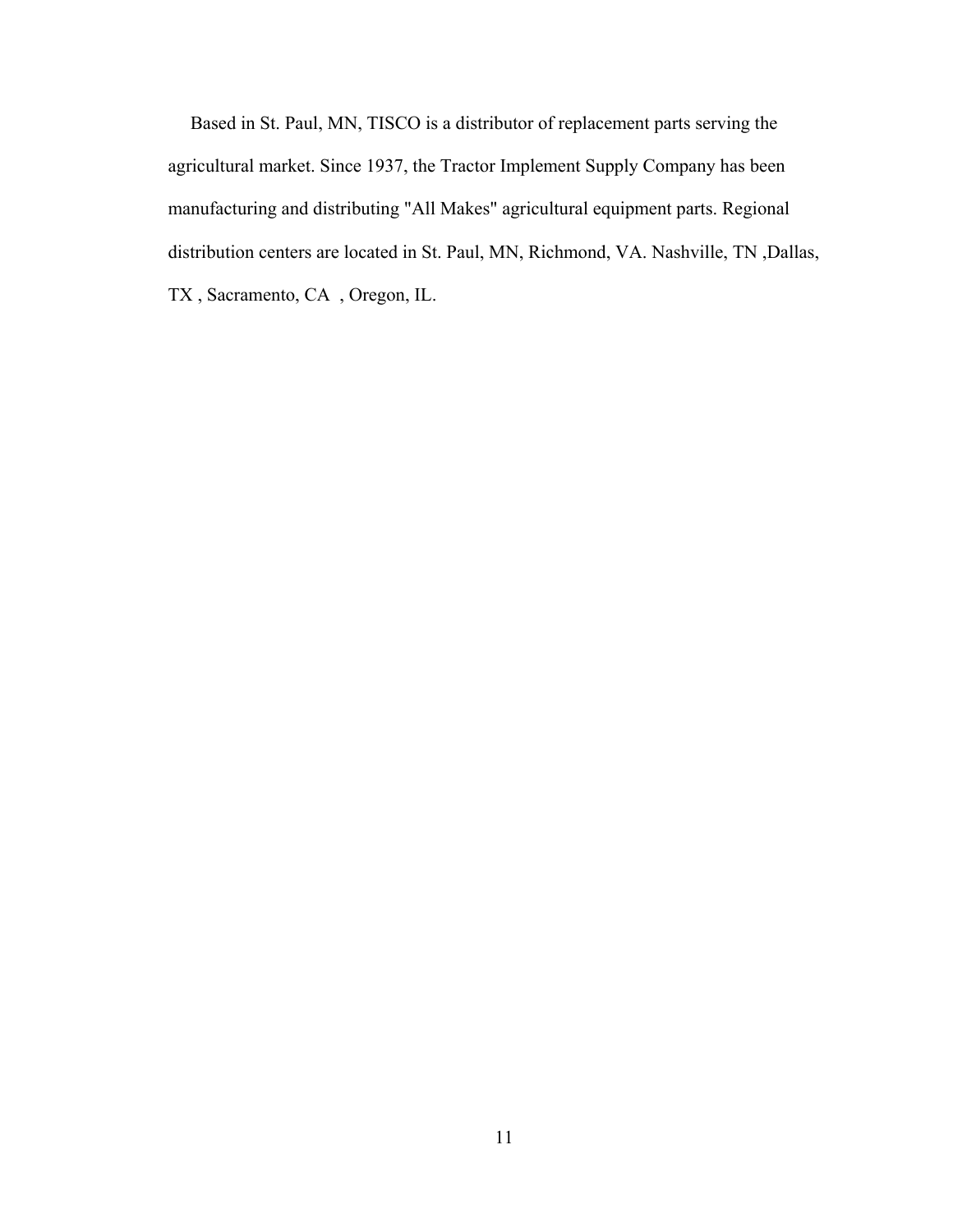#### Chapter II

#### Related Information

## Engineering Collaboration

Gartner Group Inc., a Cambridge Mass., technology-consulting firm first coined the phrase "Collaborative Commerce" (or "c-commerce") in August 1999 that predicted that collaboration would become the dominant business model by 2002. Dot-coms and ecommerce solution providers quickly rewrote their product descriptions and press releases to include collaboration as a key feature of their offerings. Collaboration, such a broad term and the advanced pace of its adoption made a great deal of confusion about what collaborative commerce really was. Under loose definition, companies that sent email back and forth could claim use of collaboration (Reese, 2001).

Collaboration is the ability to communicate verbally, visually, or otherwise to share information and ideas so as to create a shared understanding or cooperation among two or more people to accomplish a common creative objective (Mills, 1998). The application of collaboration in design is getting the most attention because it offers the potential to reduce costs and speed time to market. Gartner Group also labeled Collaborative design as, collaborative product commerce (CPC), allowing multiple divisions to share engineering resources globally and involving both customers and suppliers in the creation of new product (Reese, 2001). The application of team-collaboration practices to an organization's product development endeavors is engineering collaboration. Engineering collaboration tools are the technological software applications that must be coupled with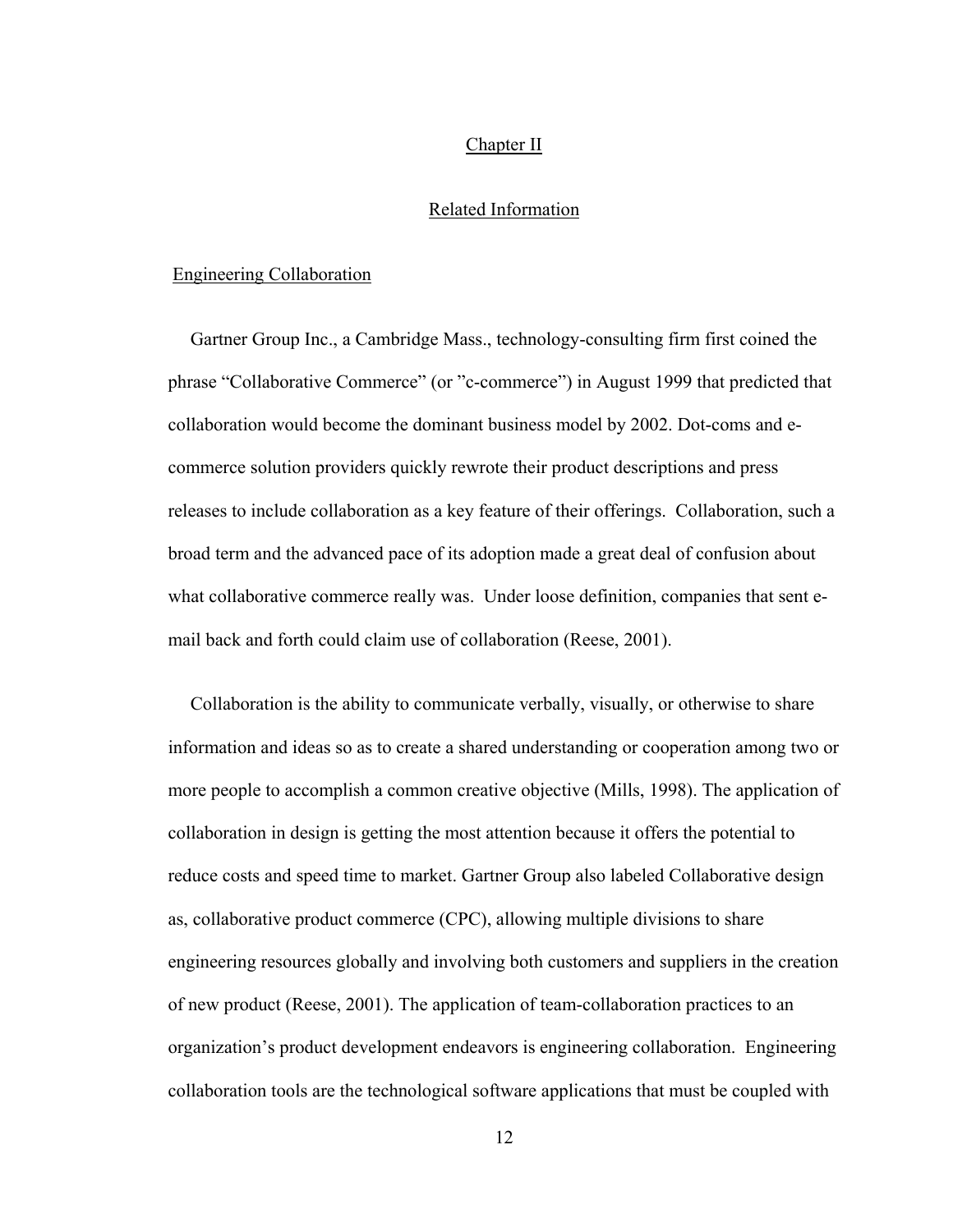proper network systems infrastructure to work in a collaborative engineering environment. The collaboration tools were either derived from CAD oriented companies wanting to share data throughout an organization or derived from Web enabled product data management (PDM), project management, b2b, or e-commerce technologies (Reese, 2001). Regardless of the technology, engineering collaboration tools must meet the requirements of the collaborative environment to achieve their goals.

#### Software Benchmark

Critical areas of the business not meeting competitive challenges may be in part due to the software tools being used in that business. A wise business continually examines its processes and the associated software tools to insure working smarter to decrease costs while increasing profits. As technology rapidly advances, evaluating software tools for business needs to keep a competitive edge is constant or should be.

In a simple example, a carpenter using a pneumatic nail gun has the potential to be much more productive than a carpenter who uses only a hammer. In a carpenters case much of his knowledge of the tools of the trade that make him competitive come from his experience by trial  $&$  error and common sense. A carpenter must weigh the advantages and disadvantages of using the hammer vs. nail gun in a way that makes sense to him and his business. A rough framing carpenter may make that decision differently than a finish carpenter depending on his needs and the tools possible uses and features. The selection of software to make a business more profitable is much the same but the tools are often more complicated than tools of a carpenters trade and complications not so obvious. Some businesses may still rely on experience alone to determine its business needs while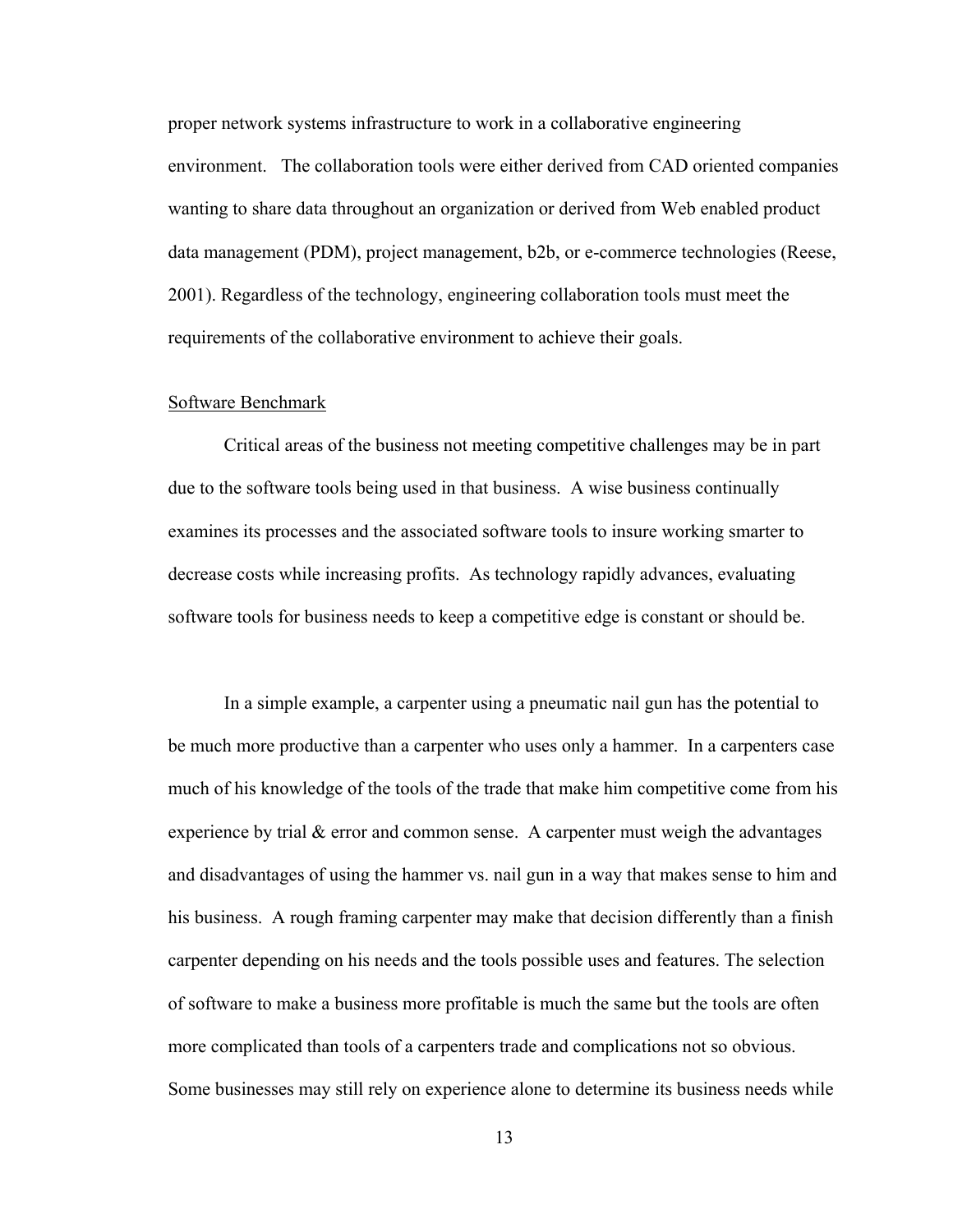others may try to take a more objective means of selecting its tools of the trade through a software benchmark.

A common methodology in evaluating and selecting software tools is the benchmark, using a scoring matrix to rate a system's ability to meet the criteria, to factor in the importance of the desired criteria identified during the evaluation, and to apply an overall speed factor for the final results. A benchmark can also be simply taking the time and effort to train on a few systems and install them to evaluate how well software will satisfy needs. The steps of designing and conducting a benchmark for software Tools can be applied to selecting collaboration tools as follows: Create a list of requirements for the collaboration system. Generate an initial list of collaboration tools available that appear to meet needs of the company. Construct a matrix, listing requirements in the left column and the collaboration tools in a row across the top. Based on the results of the completed matrix (via marketing and industry literature, vendor responses and product demonstrations), one should be able to narrow down collaboration tools to two or three candidates. Design and conduct a meaningful collaboration tools evaluation between the final candidates. Based on the results of this benchmark and pricing, make a decision for the collaboration tools that best meet the company's business goals (Reese, 2001).

Designing a benchmark is a challenging and time-consuming task. The benchmark must be hard enough to test for desired results while at the same time easy enough to complete in the allotted time. Procedures are often required to perform a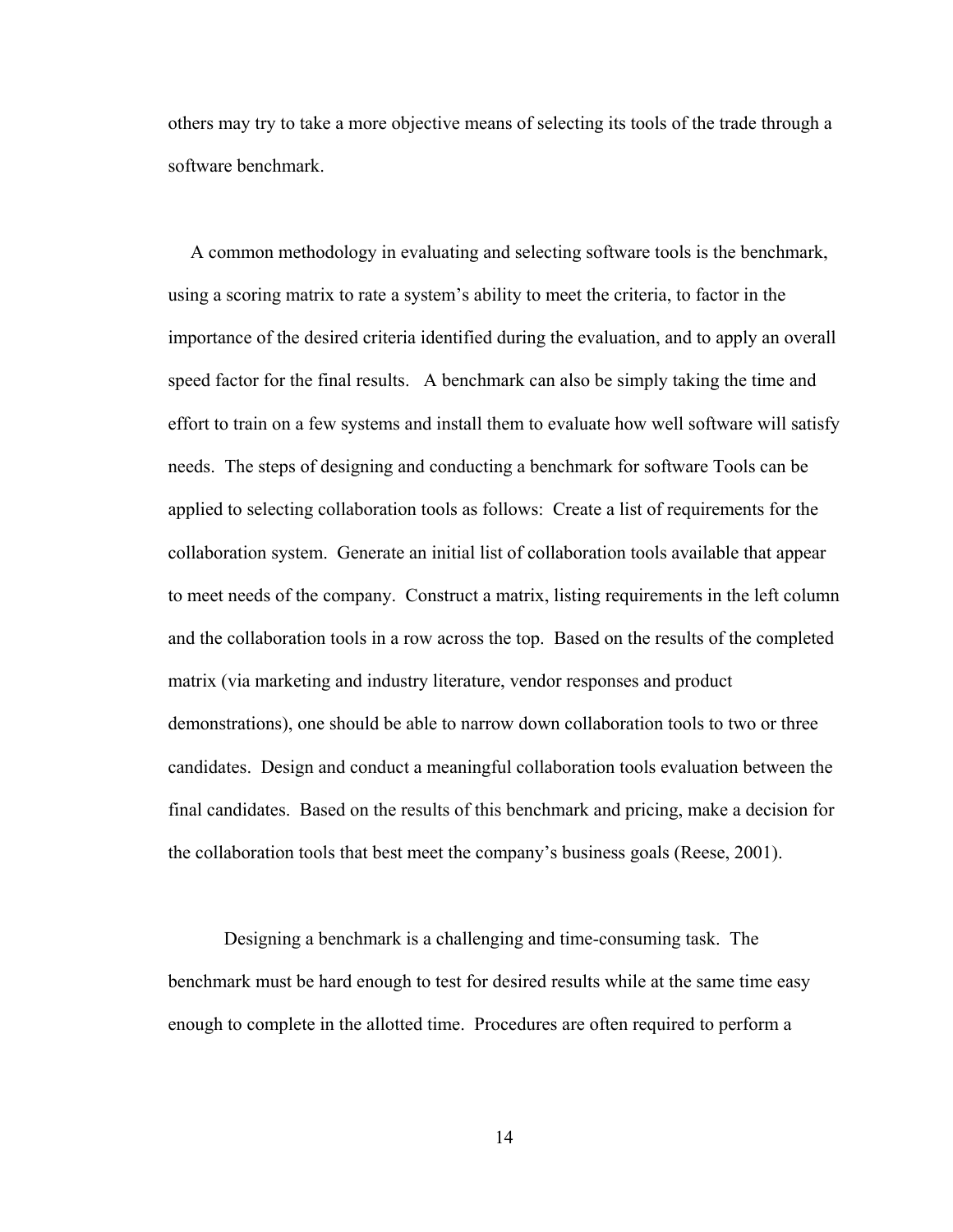comprehensive and unbiased evaluation to insure valid results of selecting a collaboration tool that truly works for the business needs (Kurland, 1994, 1998).

## Implementation Planning

In light of collaboration tools objectives, costs of the tools themselves, infrastructure, training and administration must all be taken into account in order to make sure the benefits of the tools justify the cost. A proposed budget should include costs of planning, pilot program, organizational training, infrastructure including hardware, software, network, training, and initial support and administration.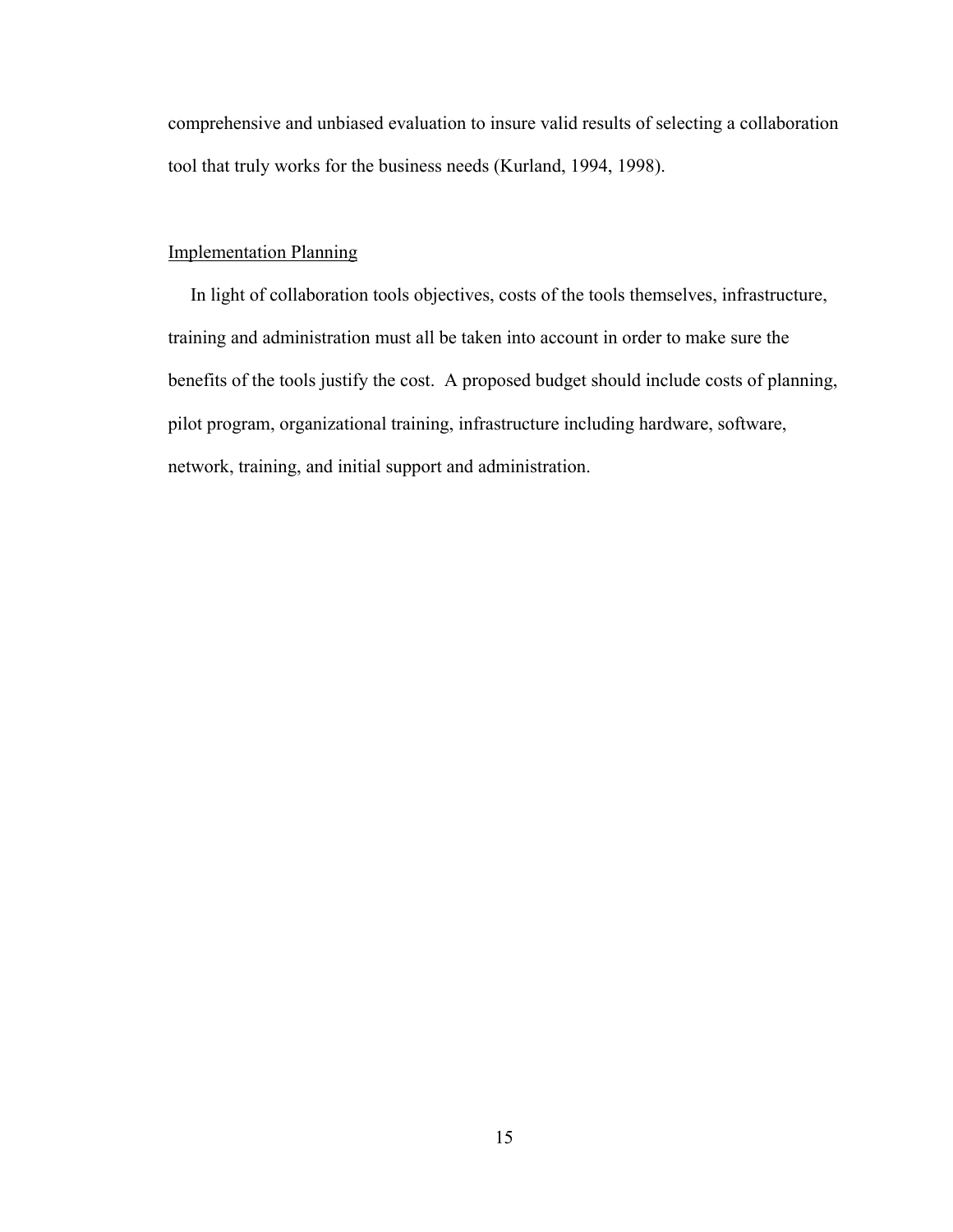#### Types of Engineering Collaboration Tools

Engineering collaboration tools functions are characterized by the types of interactions that takes place. Most of these characteristics are interrelated. Collaboration interactions have the following characteristics:

#### People vs. Data Centricity

Collaboration Tools allow remote interaction between two or more people or data. The tools can be characterized as more people centric if two or more people interact or can be characterized as more data centric if people and data are involved. Some collaboration tools provide more functions that are people centric such as text instant messaging, audio conferencing, or video conferencing. Others provide more data centric functions to manipulate all kinds of data. Some data centric tools are considered general collaboration tools that can only handle general office data while others are engineering collaboration tools also handling robust engineering data such as CAD 2D drawings and 3D models. Ideally one would want to have it all in one collaboration tool but because of network bandwidth technological issues collaboration tools tend to be focus as either more people centric or data centric. Collaboration tools functionality will be weighed between people centricity vs. data centricity until technological issues are addressed by increased available digital bandwidths or compressing data allowing both people and data centricity to function in the same collaboration tool.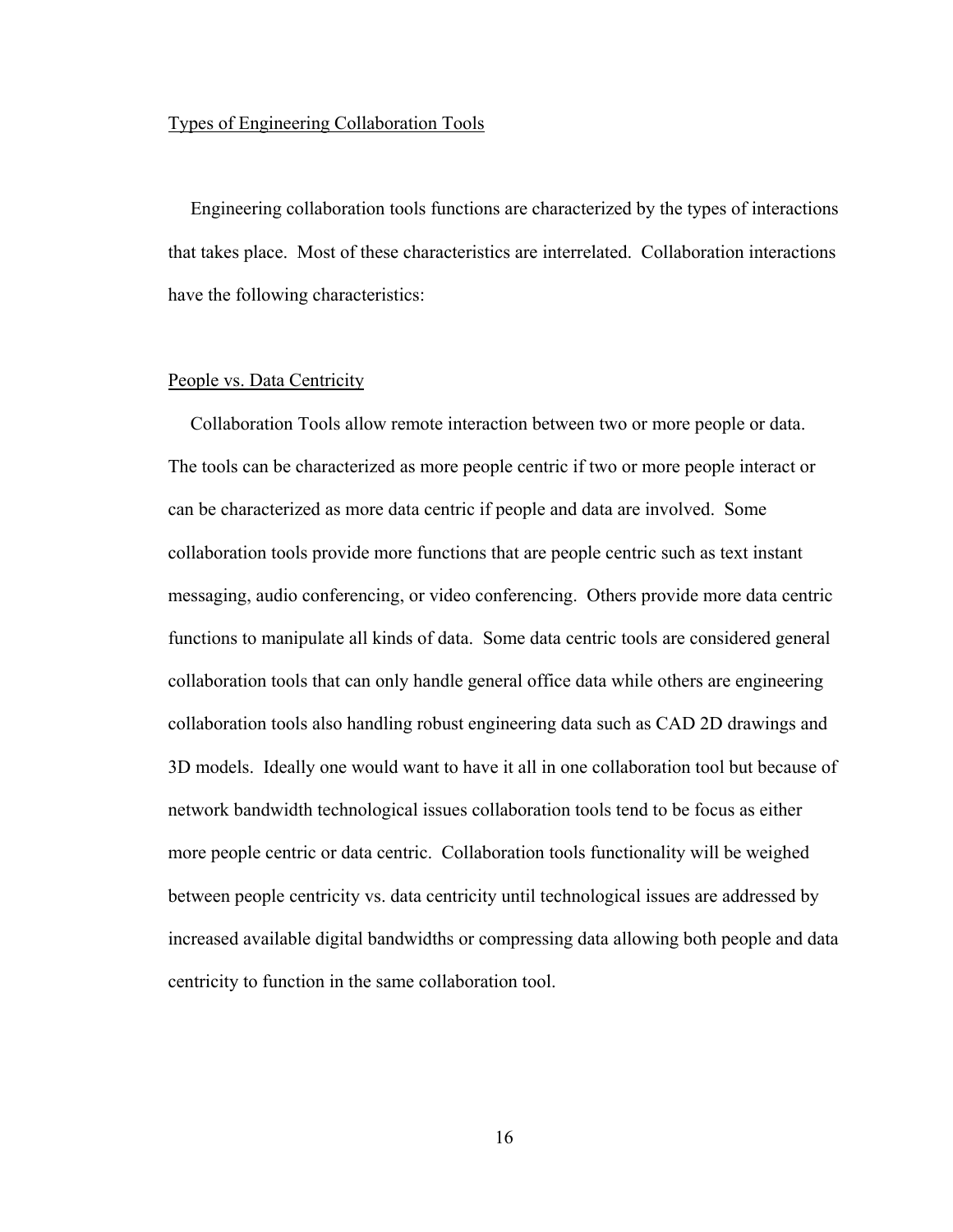#### Synchronous vs. Asynchronous

Collaboration tools can function in real time (synchronous), requiring all parties to participate simultaneously. Collaboration tools can function at different times and in different places (asynchronous). Some collaboration tools provide more functions that are synchronous allowing all members to view and markup the same 3D model at one time. The telephone is a synchronous communication tool but only people centric. Other collaboration tools provide more functions that are asynchronous allowing member to view and markup 3D models in there own time when wanted and save there markups for others to see at a latter time and date. The telegraph, Email and Facsimile, and voice mail are all asynchronous examples. Ideally both types of functions in a collaboration tool would be beneficial.

### Collaboration Period

A collaboration tools function can occur indefinitely programmed, when required or at a predetermined schedule. Some collaboration tools allow session meetings to be scheduled with email notification. Collaboration tools meetings can be set up to begin and end at a scheduled time either not allowing extension beyond the scheduled time or allowing it to be extended.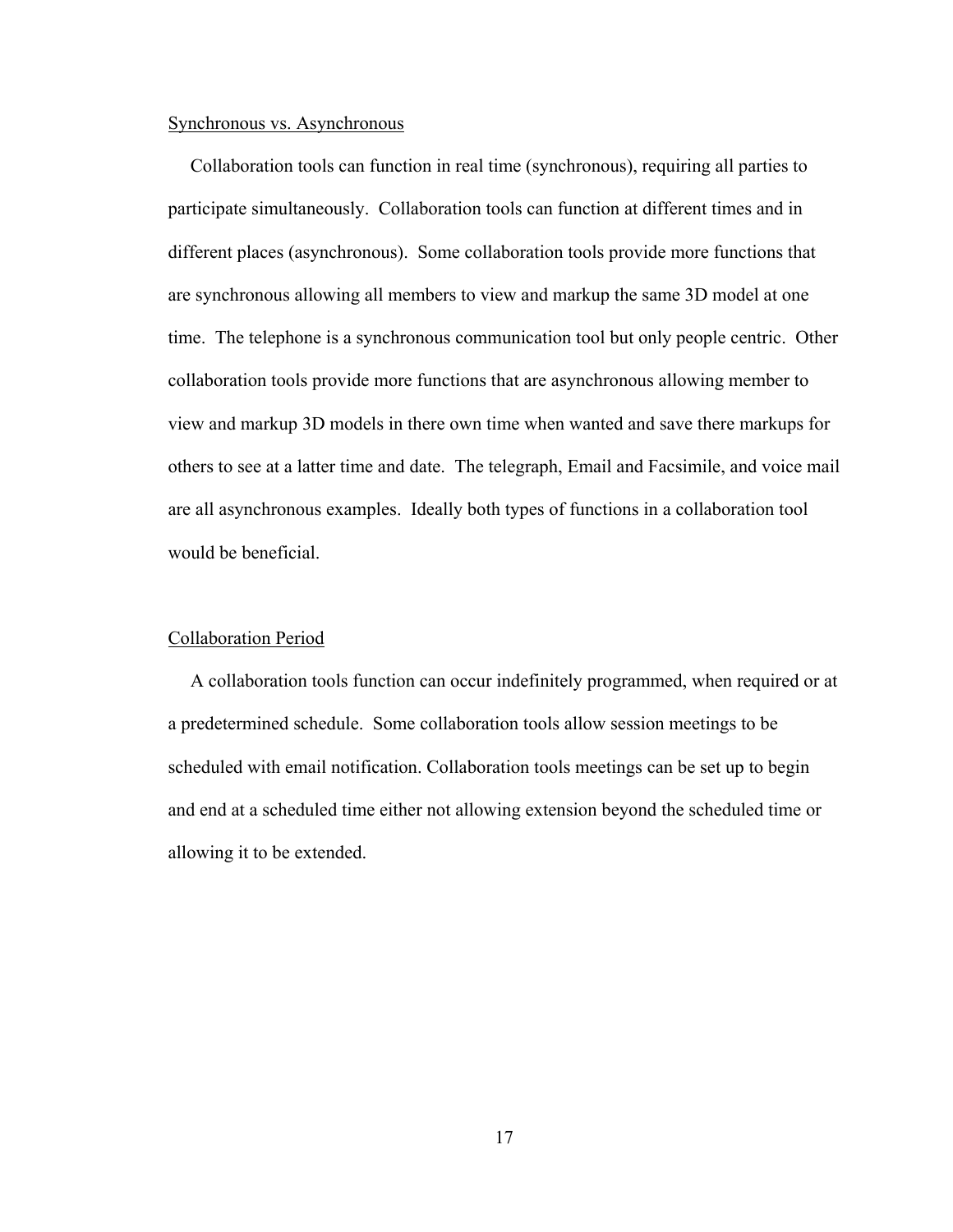#### Collaboration Exclusiveness

Setting permissions to access a collaboration tools session or its data can be another handy function. This is a security feature that is usually controlled by a managing user or administrator of the collaboration. It can provide for private, group or public exclusive access to the collaboration.

#### Collaboration Direction

A direction of collaboration is a function of how the tool allows collaboration to happen, or what mode, one way, two ways or multiple ways. In voice communications this difference can be considered as half duplex or full duplex or multiplex. In data sharing of 3D models, this can be the function of allowing only one member leader to take controls of the 3D model at a time. Otherwise allowing all to markup the model at one time.

#### Collaboration Interaction

Interaction is the manner in which the participants are able to extract from or add to the collaboration session. Interaction can be read-only, write-only or read-write.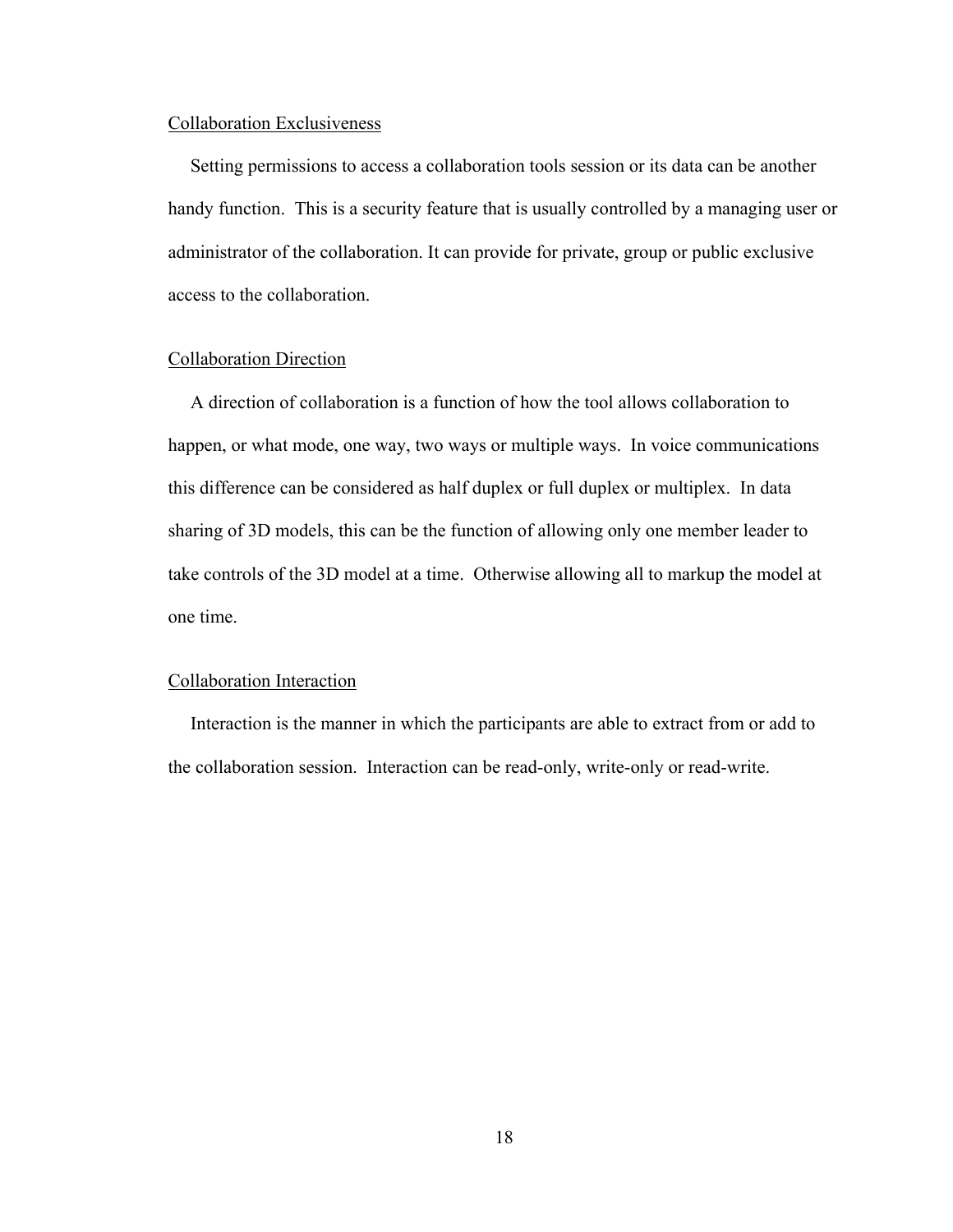#### Collaboration Access

The way in which the Interaction is accessed can be either centralized or distributed. With centralized access participants must manually retrieve content from a central location. With distributed access content is forwarded to participants in an automatic fashion to local areas. Information can be passed on between collaborating participants by participants manually accessing a central file server or information can automatically be passed on to participant's local client computers.

#### Collaboration Permanence

Collaboration Permanence is the ability to save collaboration interactions for the record, either manually or automatically. Collaboration is temporary if no lasting record is created or kept.

#### Collaboration Data Representation

Collaboration tools transmit data remotely through the use of computers. Collaboration data is transmitted and received on the other end. The usefulness of collaboration depends on the amount and type of information being transmitted and the means in which it is transmitted. The more information being transmitted at any given time, the higher the bandwidth required for the transmission. Collaboration data can be in the form of text, 2D pictures, 3D models, audio, video or prototype.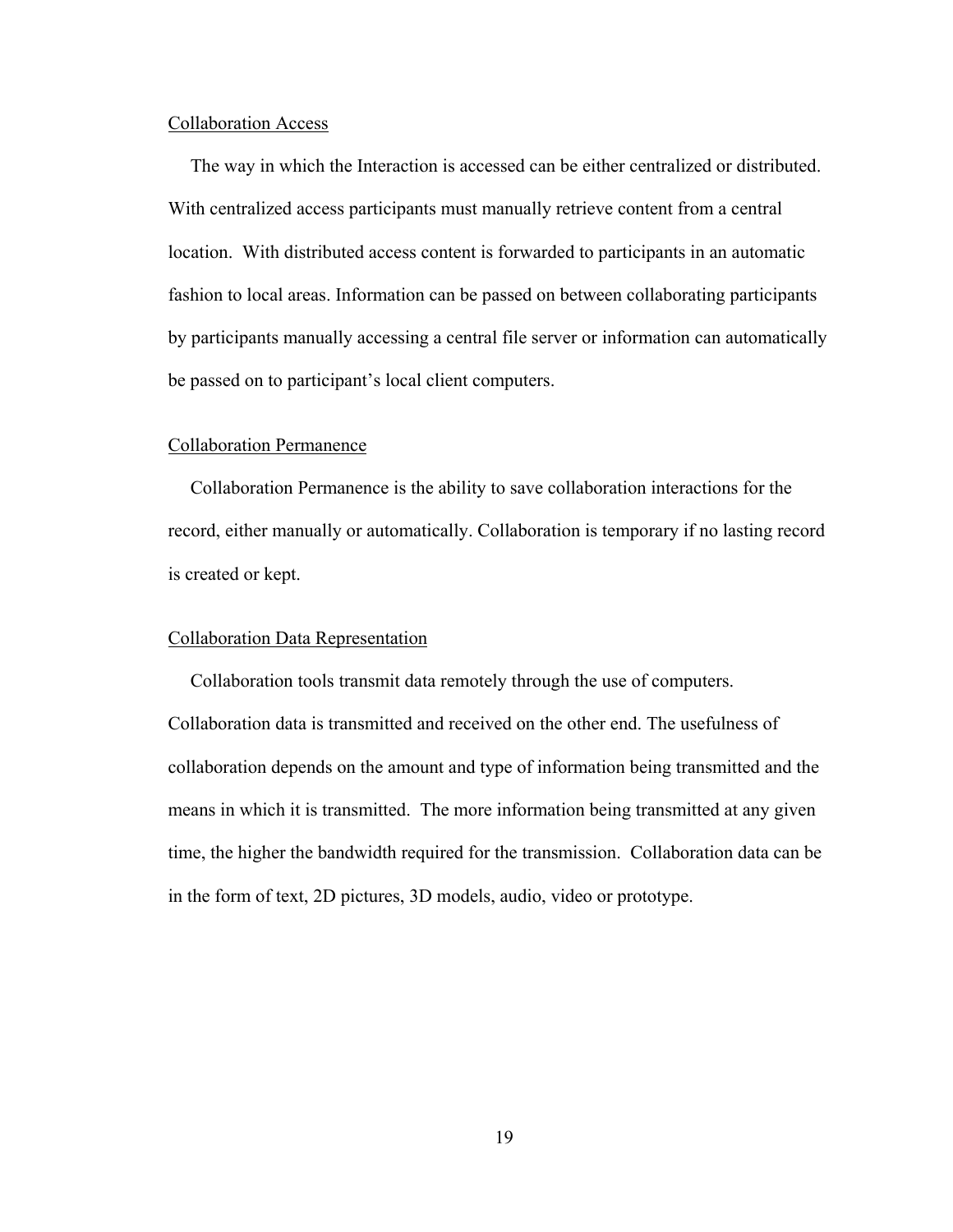#### Collaboration People Representation

Collaboration tools provide remote interaction that represents data and the people involved. The usefulness of collaboration also depends on the ability to transmit whom data is coming from. Collaboration can be in the form of vocal, facial or body language of a person. Emoticons or text representations of intentional human emotions are used as low bandwidth replacements but usually not for professional correspondence.

Engineering collaboration tools can have many of these interaction characteristics, which are important to the usefulness of collaboration tools. It would seem that the more characteristics the better the tool. Many characteristics require a larger bandwidth infrastructure but this does not automatically make it better. Whatever the characteristics of the tool, its usefulness really comes down to the desire, on the part of the people involved, to really communicate with one another. An organization may be better off seeking high-bandwidth people before worrying about high-bandwidth collaboration tools.

(Mills, 1998)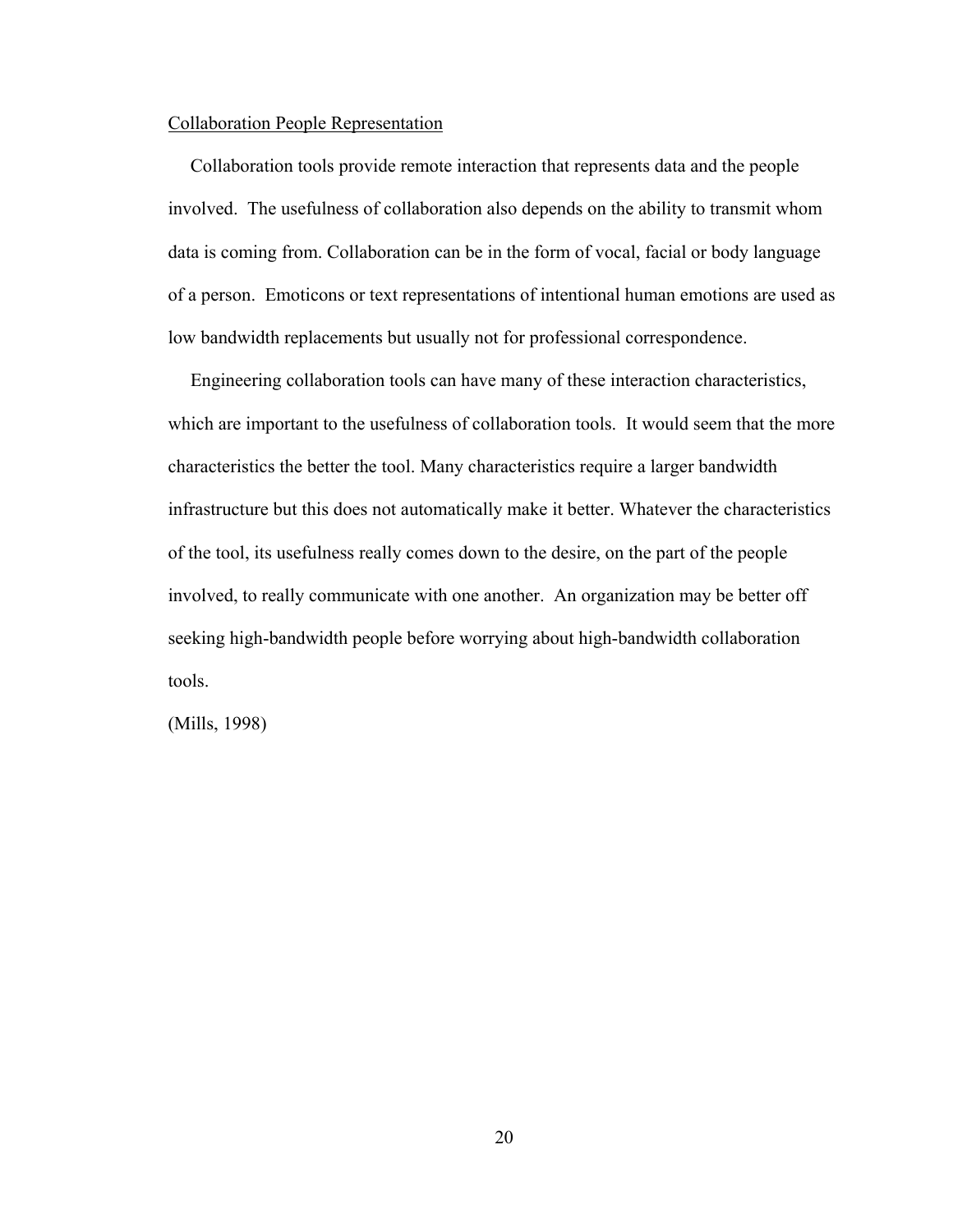#### Engineering Collaboration Case Studies

Case studies were selected from companies that had performed some type of collaboration tools evaluation before selection. The examples of how other companies evaluated engineering collaboration tools are as follows:

#### Case Study#1

Scott Stagliano of Lockheed Martin Space Systems Company, Astronautics Operations gave a Design News Magazine Web Cast presentation on October 17th 2001. The presentation was titled, Implementing Virtual Collaborative Environments within Reusable Space Transportation Systems.

The Lockheed Martin Space Systems Company, Astronautics Operations is headquartered in Denver Colorado with various other locations coast to coast across the US. The division was primarily a government contractor providing engineering services for NASA and US Air Force. Product areas were human and reusable space systems including a second-generation reusable launch vehicle, crew return vehicle, and space shuttle upgrades.

The company used outside sources for engineering and production adding 50% design value and over 80% production value. One third of their cost was transitional, communicating and monitoring teammates and suppliers. Their collaboration strategy was to create a secure Web based environment for their extended value chain that promoted effective and comprehensive program collaboration within their geographically and functionally diverse teams using commercial off the shelf software systems.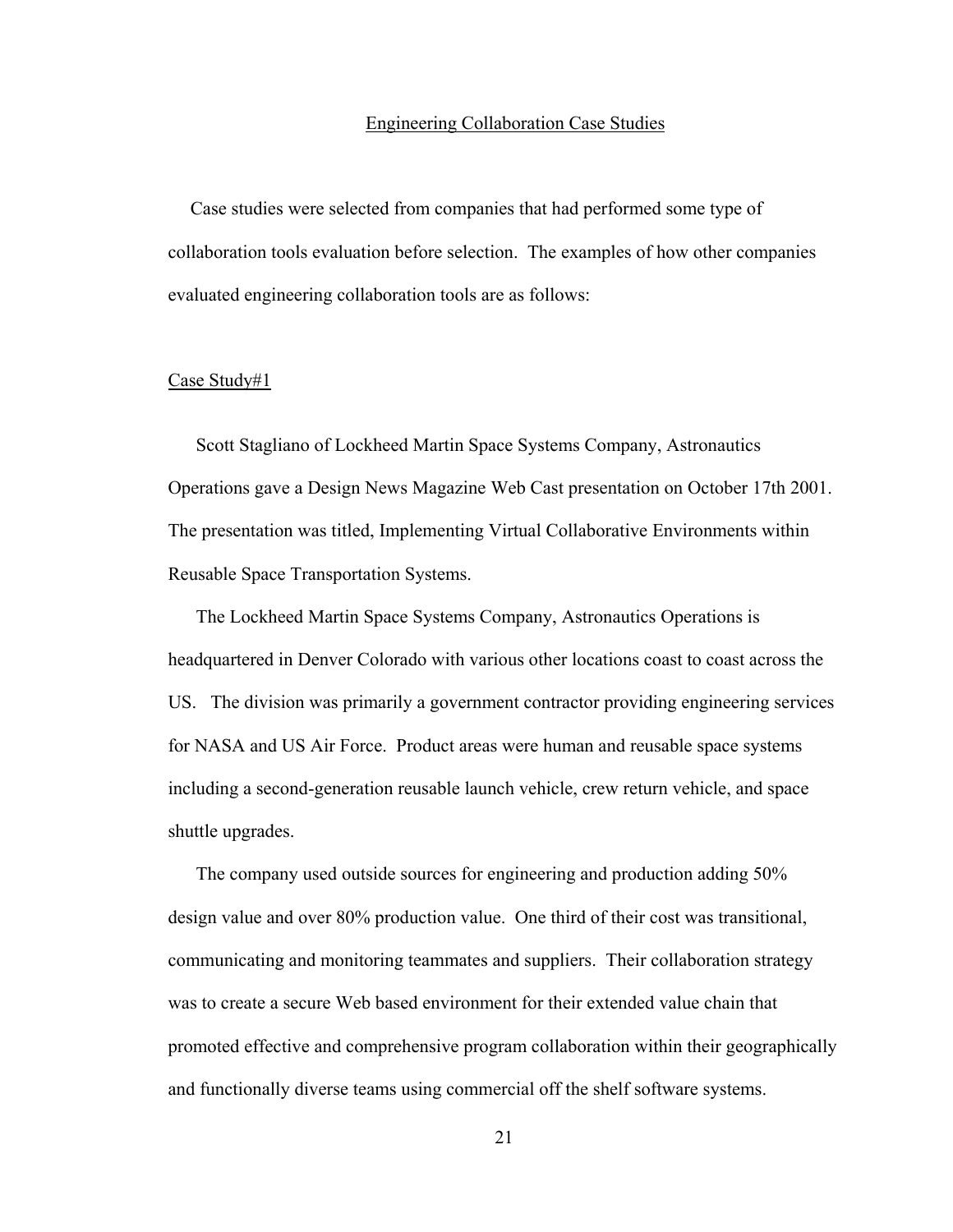Their goals were first to have their entire team to participate as a virtual team of Lockheed Martin, teammates, suppliers, and customers, domestic and international. Second was to provide synchronous and asynchronous collaboration in engineering processes and business processes. Third was to integrate with Parametric Technology Corporation (PTC) Windchill products for formal Product Data Management (PDM). Fourth was to provide program metrics reporting.

Lockheed Martin's evaluation process included a Preliminary Evaluation to research available commercial off the shelf collaboration tools selecting those identified worth running through pilot activities and then through detailed security evaluation. Evaluation started in December 1999 to deployment in June 2001. Tools under consideration so far were categorized as either general business collaboration tools such as Net Meeting, Sametime, WebEx, Quickplace or engineering collaboration tools such as OneSpace, eVis, WebScope, ipTeam. Also under consideration were commercial off the shelf PDM tools such as Windchill/Prointralink, Digital Dash board tools, Web Portal tools.

The research results showed that the general collaboration tools were inexpensive and easy to deploy but were not sufficient for use with engineering programs, meaning there environments were not sufficiently rich to communicate engineering ideas (2D and 3D engineering) but could be part of potential interim solution. Engineering collaboration tools provided the advantages of richer collaboration environments for engineering data with 2D/3D engineering visualization but with a more expensive price and more complications to deploy (integrating into PDM). Engineering collaboration tools provide a long-term solution for engineering team deployment. Lockheed Martin engineering collaboration tool of choice was eVis by EDS, a Synchronous tool for engineering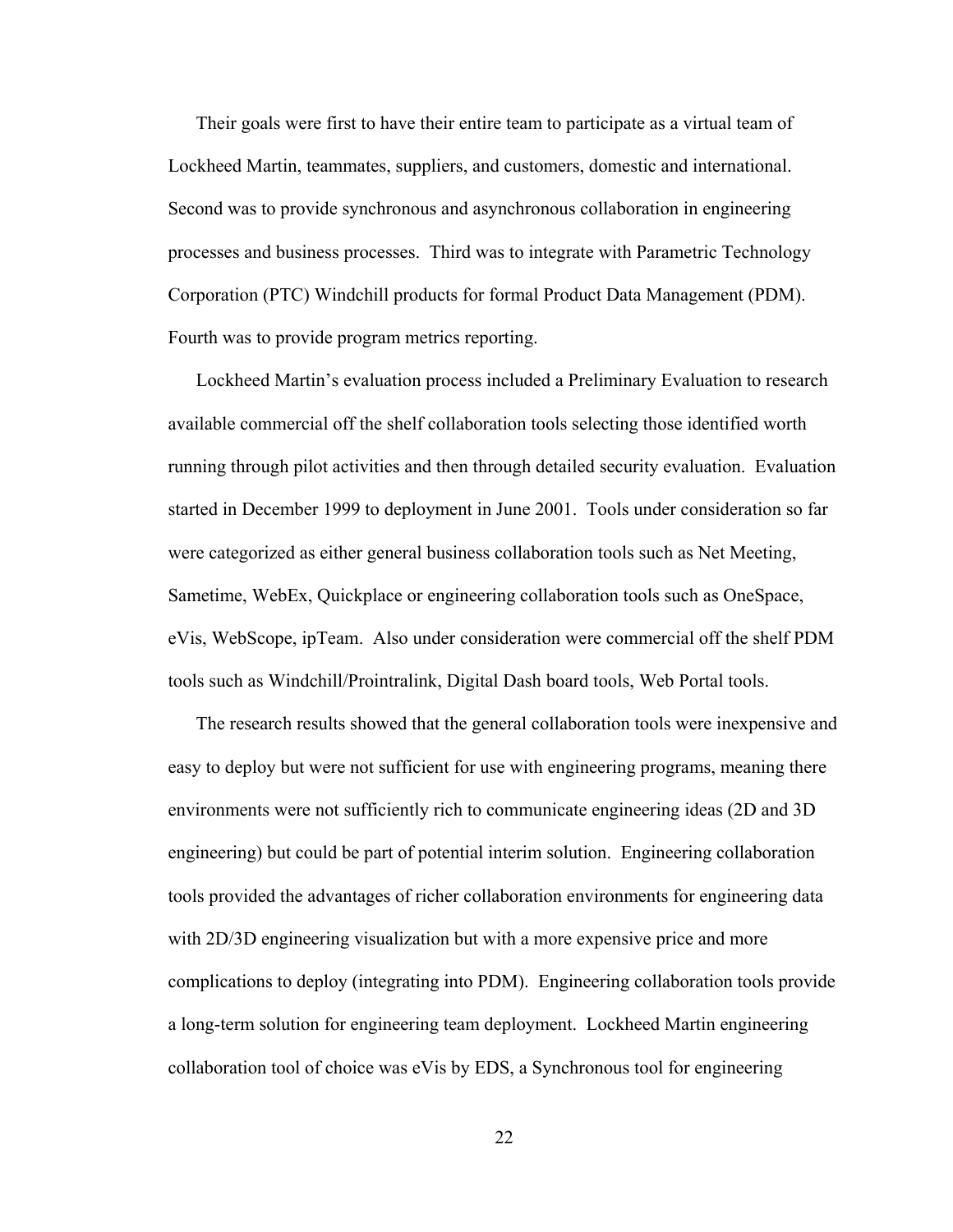reviews, change boards, and meeting, an asynchronous tool for library, action items, discussions, XML API's, connectivity to PDM's and legacy systems, meet Lockheed Martins Information Security. E-Vis collaboration tool had features such as Project management, Member administration, intelligent search, change notification application sharing, 2D/3D data viewing, file sharing, conferencing, and project vault. (Stagliano, 2001)

#### Case Study#2

Moline, Ill.-based Deere & Co., was experimenting with collaborative design as part of ongoing efforts, started before the raise of internet-based solutions, to get closer to the customers for its construction and agricultural equipment, as well as to the manufacture's supply base. Jim Harl, manager for e-business in supply management at Deere: " In our equipment division, a few years back the company began to see that there was value in pulling the demand from our customers closer and tighter into our factory floors. The movement to get closer to the two sides of the supply chain was really rooted in some fundamental thinking along those lines." The objective of this effort was to come to market faster with new and improved product lines that better meet customer's needs." Harl says, "adding that c-commerce will allow Deere to move more quickly towards accomplishing this goal".

(Reese, 2001)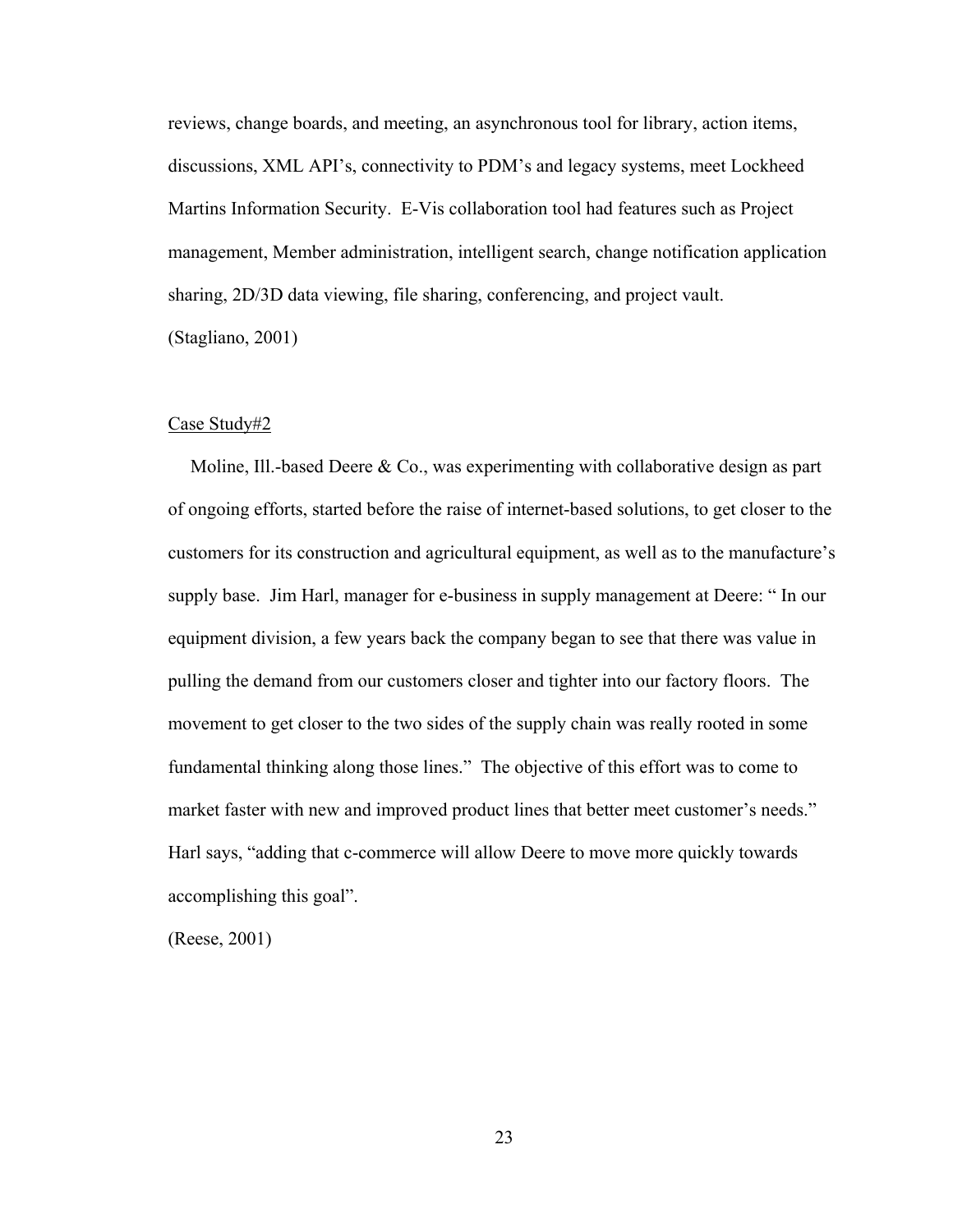#### Chapter III

#### Selection and Evaluation

#### CAD Viewer Based Collaboration Tools

All Computer Aided Design (CAD) vendors seem to provide a means for non-cad oriented people in the design chain ways to view and markup CAD data without the use of there expensive complex CAD tools. CAD Vendors started out with solutions by removing certain features of the CAD application from the software to create a light version for the non-CAD users. These tools were stand alone software applications allowing the saving of markups for CAD users to apply to there designs in the CAD program itself. CAD vendors also made available on their Web sites similar tools or plug-ins for Web browsers to do the same. CAD viewers provided an inexpensive way to review product data created by that CAD vendor's software. The negatives of these tools were that no live connection for collaboration was provided for conferencing and the tools usually were only good for the file formats that were created by that specific CAD vendor's CAD program.

#### Product Data Management (PDM) Based Collaboration Tools

3D CAD vendors provided a means to store, search and retrieve CAD data from a controlled database or Product Data Management (PDM) software program. These programs were also turning to Web enabled technologies as main interfaces due to companies' movement to global e-commerce. Many of these vendors were integrating Web browser plug-ins and java script programs that run through Web browsers into their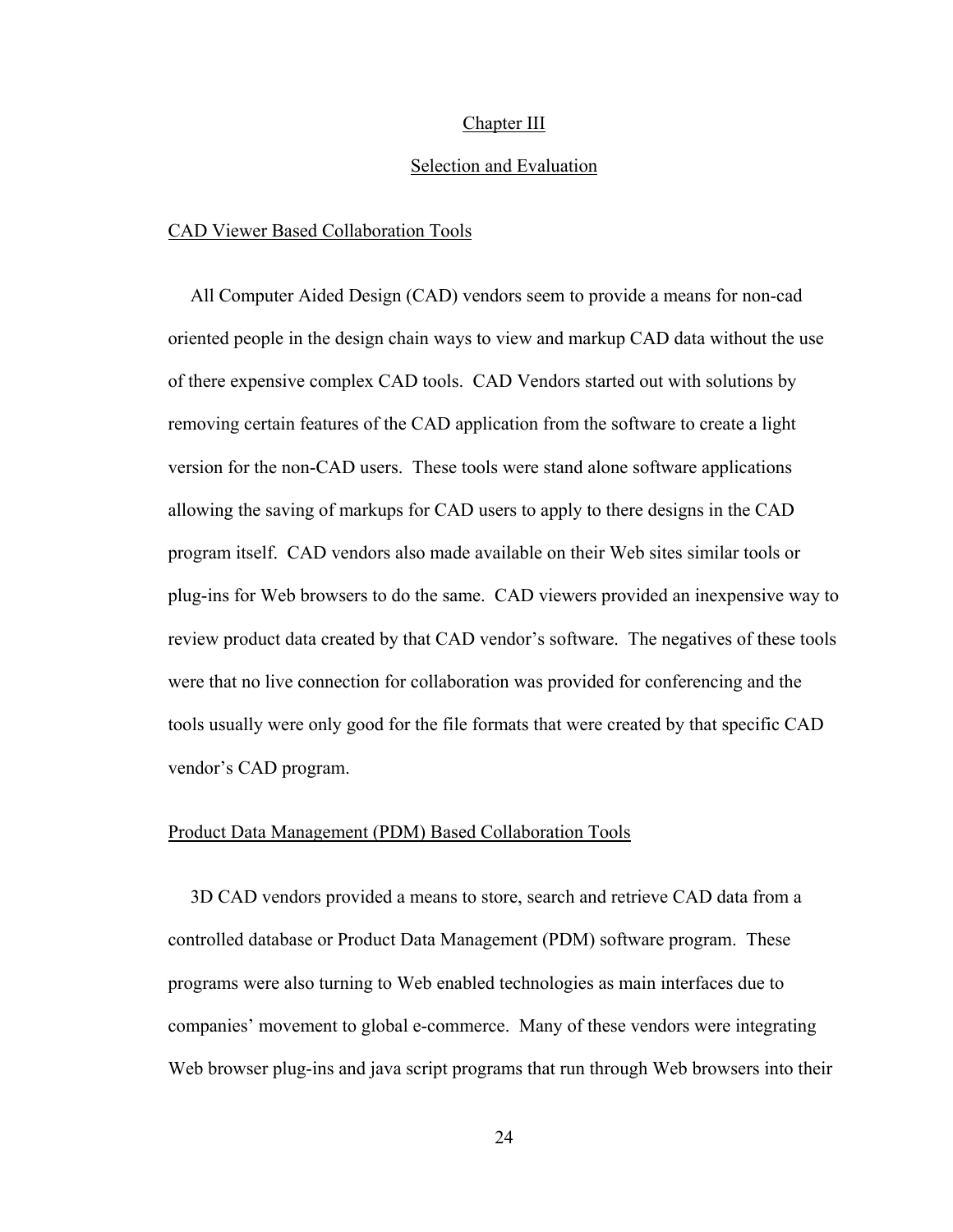PDM systems. Most Web enabled PDM systems were providing a means to easily view 2D and 3D data from the database. The drawbacks to PDM systems were that expense was greater and tended to be more focused on managing the complex data. PDM systems were usually also limited to viewing certain file types and tended to be just a viewer and not providing the rich features needed for true engineering collaboration such as markups, measuring, and network communications. These systems tended to be webaware or web-enabled but not Web centric or purely Web based.

### Project Management Based Collaboration Tools

Project management systems tended to focus on tools for managing projects such as Gant chart creation, action items or to do lists with calendars. Most were derived from the Architectural Engineering and Construction (AEC) firms based on their need to coordinate multiple contractors from different businesses. Engineering collaboration software was taking more notice for use in product design with product life cycle and supplier management a part of it. Project management systems were also beginning to integrate the idea of collaborative product commerce for getting customers or suppliers more involved up front rather than after the fact, reducing product design changes from the later. These tools were becoming more Web based but tended to lack any tools for engineering collaboration.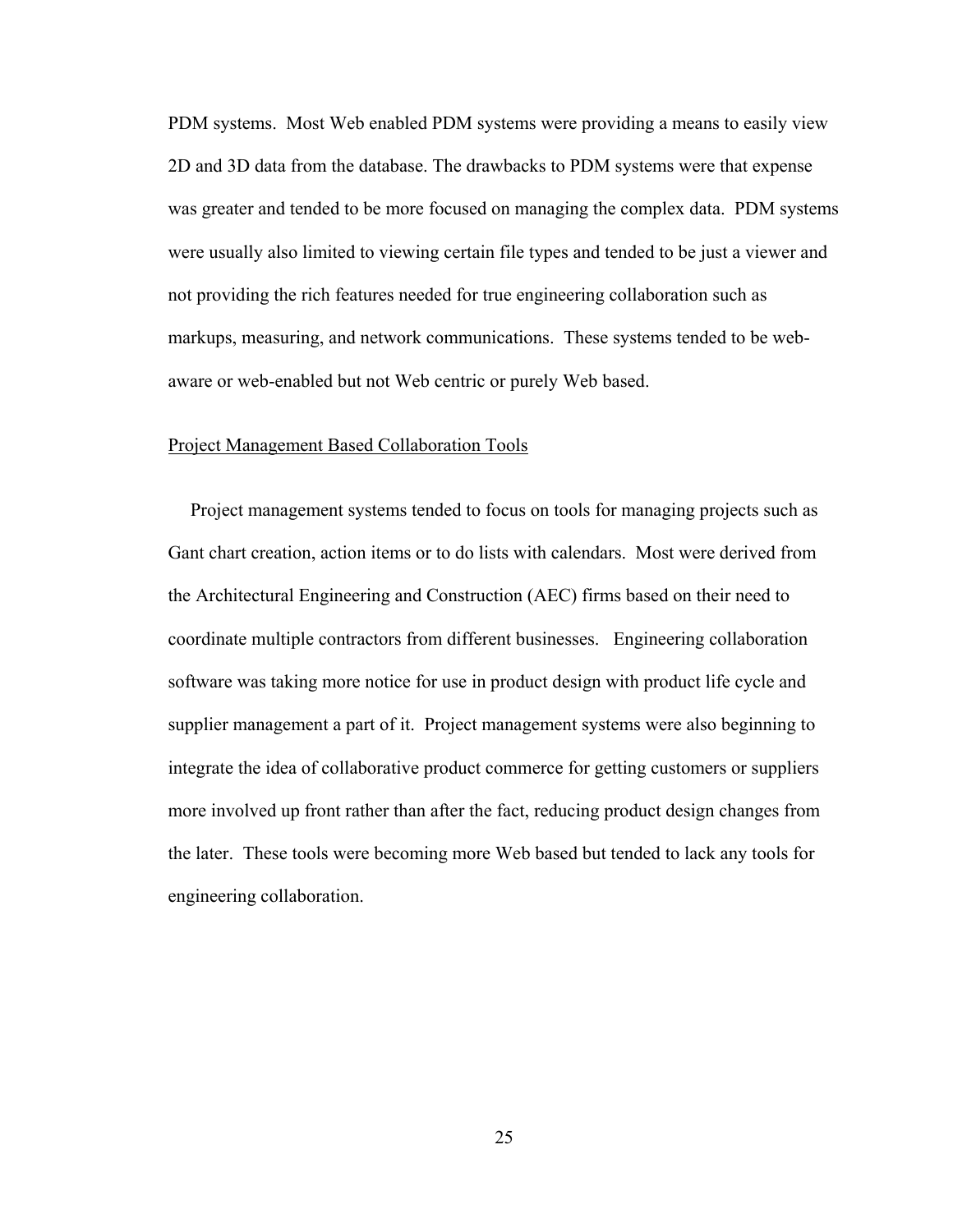## Web Based Collaboration Tools

Engineering collaboration tools that were Web-centric or purely Web-based, leveraged the opportunities for open communication among entities using different standards, such as Extensible Markup Language (XML) an enabling technology that allowed data interchange over the Internet. XML was a key enabling technology for e-Business.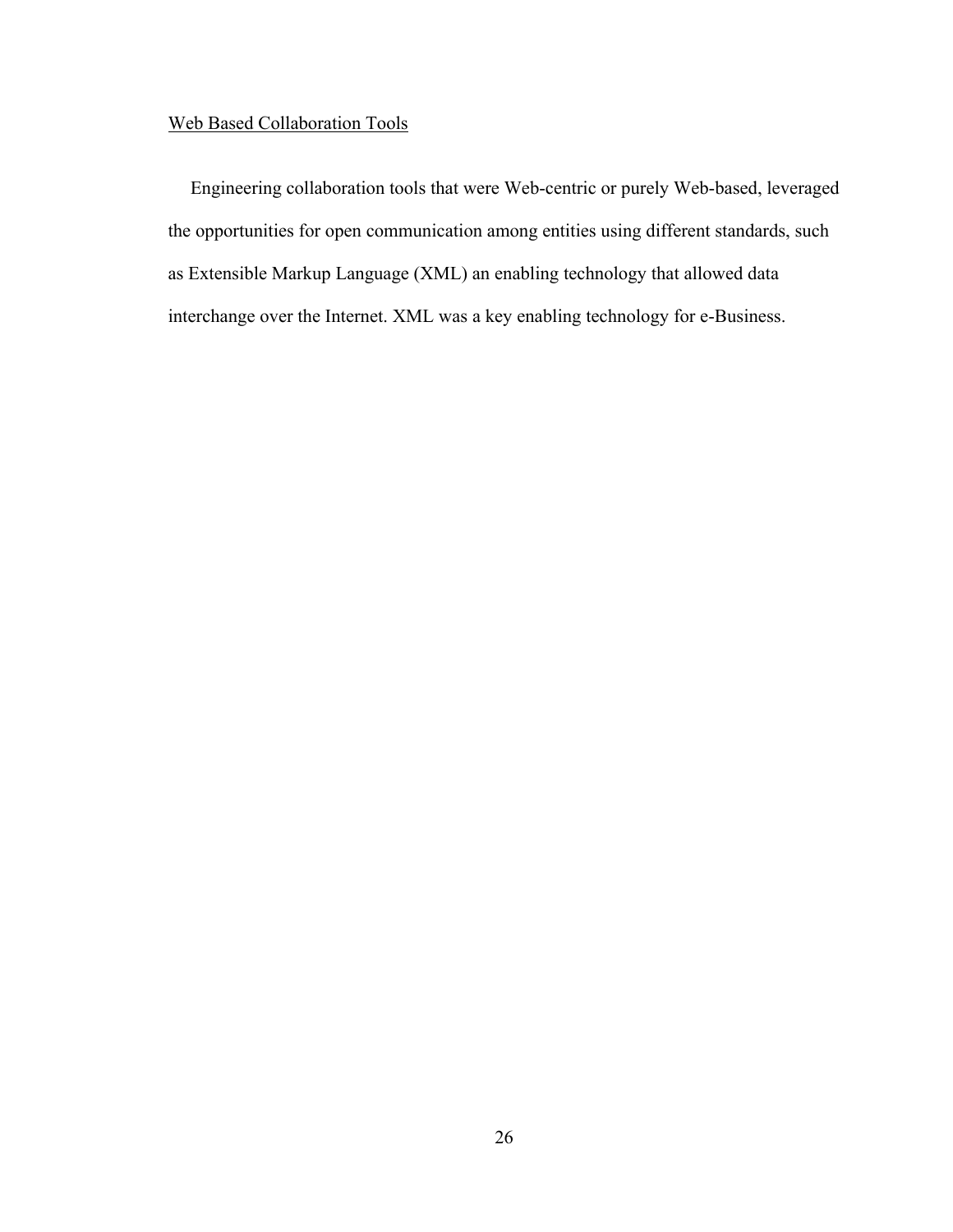#### Chapter IV

### Conclusion and Recommendations

#### The best Engineering Collaboration Tools for Woods

### **Summary**

The problem of this study was to evaluate a suitable engineering collaboration tool at Woods Equipment Company.

Visits to vendor Web sites, listening to Web casts, sending email enquires, talking with vendors and reviewing product demos had provided the author of this project with the necessary tools to successfully complete this study.

New engineering collaboration tools are being made available every day. Vendors are developing engineering collaboration tools based on users CAD applications, PDM systems, Project Management systems or Web technologies. Vendors meet the needs of users with features that take on all types of collaboration interactions. No one tool alone captures all features available because of network bandwidth restrictions. Vendors make a choice on what collaboration features to leave out of their product. The complexity of features makes it tough to decide on one tool.

A whole career could be made out of evaluating engineering collaboration tools but because of time restrictions, the scope of this project became more focused on Woods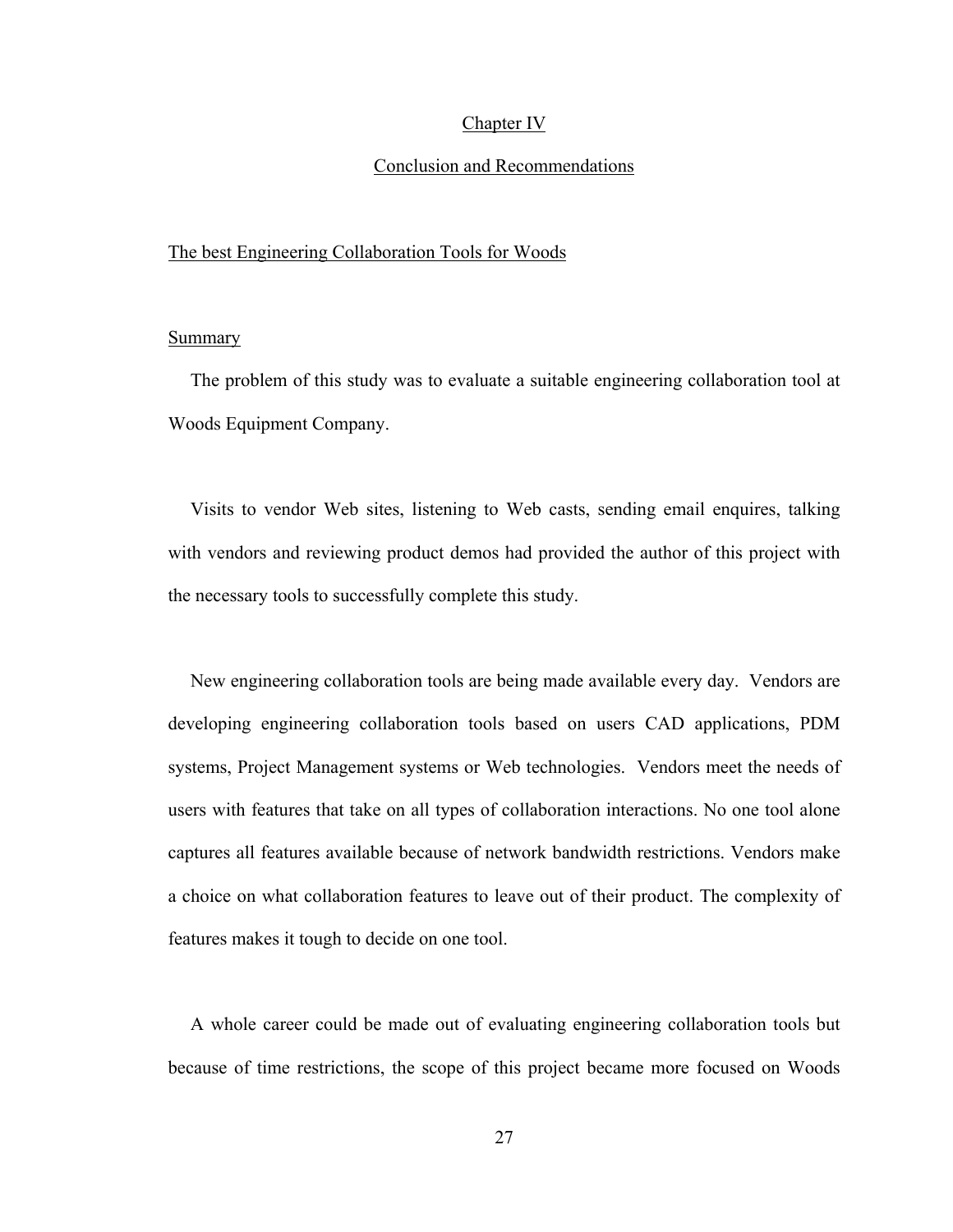immediate requirements and picking out only the tools that could be proven in a quick demonstration to meet Woods requirements. Most demonstrations of the tools did not prove all that successful, therefore questioning the real usefulness of those tools.

After looking at the types of engineering collaboration tools available by feature characteristics it was clear that a company like Woods was in need of flexible engineering collaboration tools. The tools would have to accept the many file types at Woods, have a common Internet Web browser interface, and be easy to deploy. The Web based technologies held the most promise for Woods. Woods had set up an intranet network infrastructure already to support engineering collaboration.

Keeping this in mind the tools that were Web based received closest attention. Each engineering collaboration tool was selected for demonstration over the Internet. Notes were taken on how well the demonstration went including the installation of any necessary software. After demonstrations most vendors offered additional use of its product for pilot projects. Before any formal evaluation was performed a final decision was made to use PTC's Pro/Collaborate for a pilot project. Pro/Collaborate was found to be free to Woods as a maintenance-paying customer of PTC's Pro/Engineer software.

If Pro/Collaborate does not prove to meet all of Woods requirements in the pilot project a next possible step would be to develop a formal benchmark test. The benchmark test would further evaluate the most interesting tools from this study by a benchmark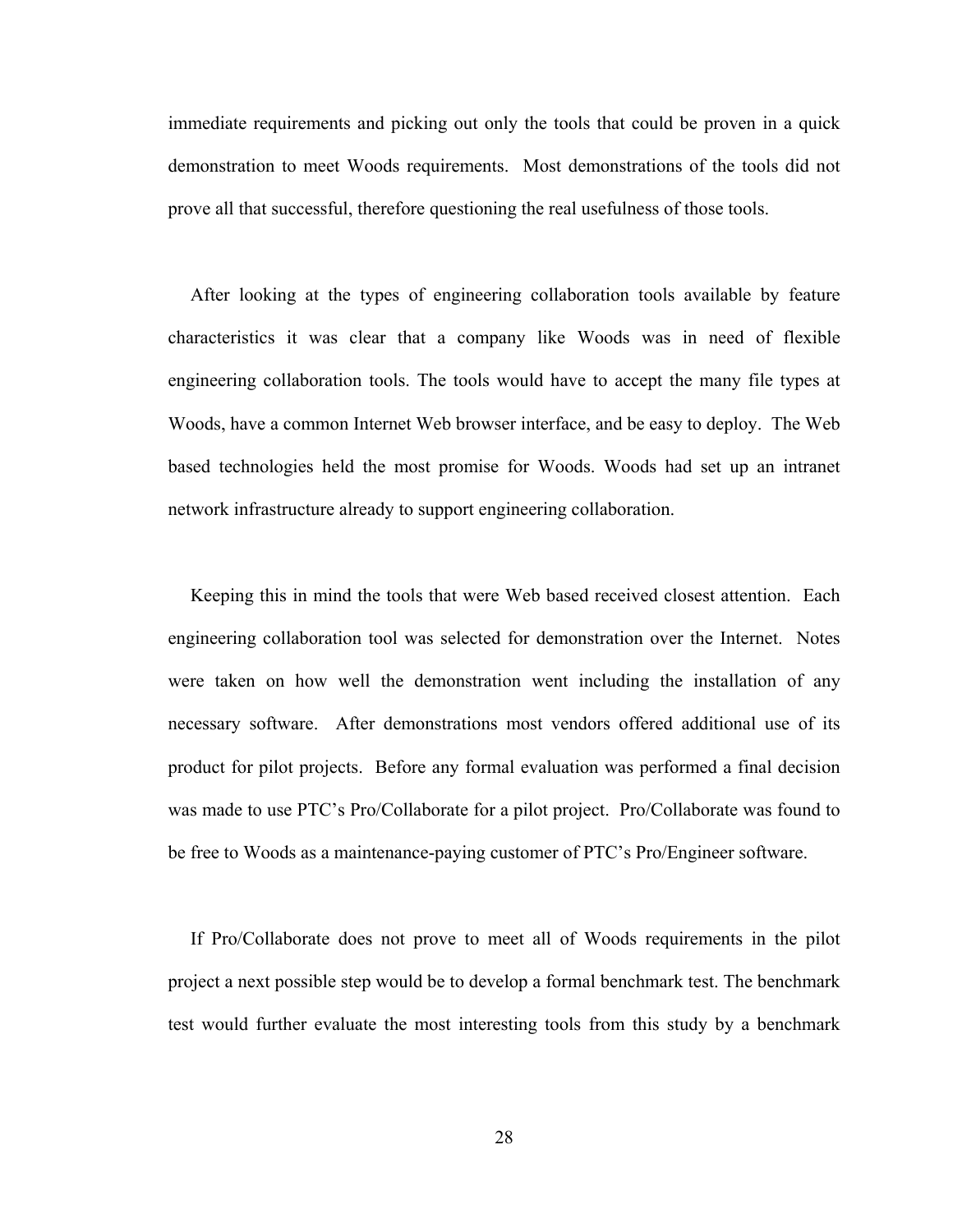team of potential users and key managers. The evaluation ratings form in the appendix could be used to help collect data and fill in the benchmark matrix in the appendix.

It was hoped that with the implementation of an engineering collaboration tool at Woods, groups of divided engineers would collaborate together joining resources in making Woods one entity rather than divided companies of similar product.

#### **Conclusions**

Since Woods has so many divisions separated by location, which do similar work, it was essential for them to have an engineering collaboration tool that allowed engineers from all divisions to collaborate. Web based collaboration tools provide the most potential for flexibility and least costs for infrastructure, training and administration.

The pilot project with Pro/Collaborate will be used to test viability, functionality, robustness, and simulated scalability requirements of the engineering collaboration tool for Woods. PTC's Pro/Collaborate engineering collaboration tool provides Woods with 100MB of project space for every Woods Pro/Engineer License. Pro/Collaborate is hosted on a PTC's WindChill products server. The pilot project participants will include CF-Woods, Schofield, WI division using Pro/Engineer CAD software collaborating with the Rockford, IL division using SDRC CAD software. Redesigning efforts of Schofield products will begin with the aid of Finite element analysis (FEA) provided by the Rockford division. The project collaboration efforts will be a through test of Pro/Collaborate.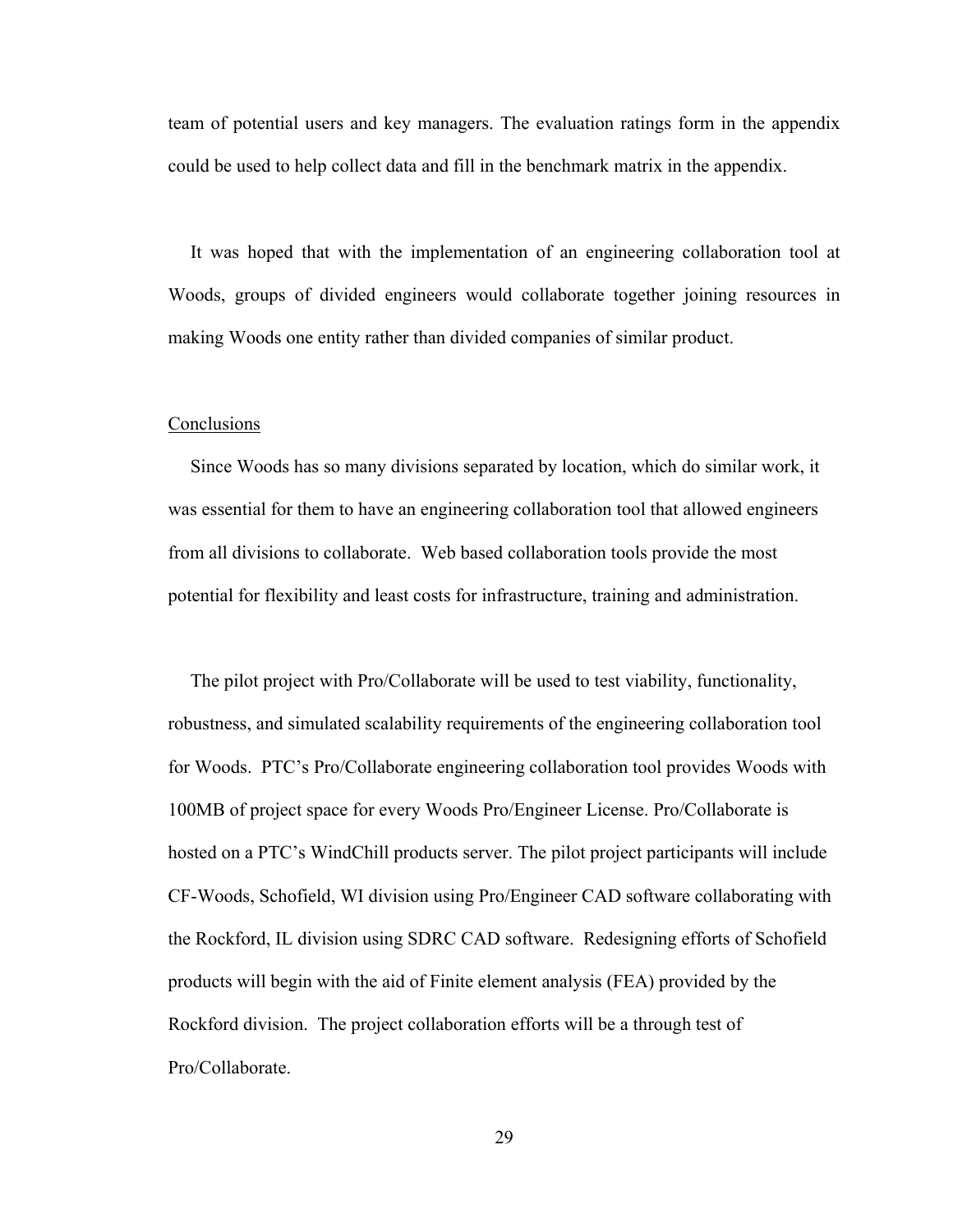## Recommendations for the future

Based on the knowledge associated with the findings of this project, it is the author's opinion that the company, Woods Equipment Company, should pursue the following recommendations:

- 1. Woods should install Pro/Collaborate to run a pilot test.
- 2. Woods should consider completing a comparative pilot project with another Web based engineering collaboration tool before finalizing the use of Pro/Collaborate.
- 3. Woods should develop careful plans of implementation after finalizing its selection.
- 4. Woods should consider implementing collaboration tools throughout the Company as tools for use with customers, suppliers and product dealers.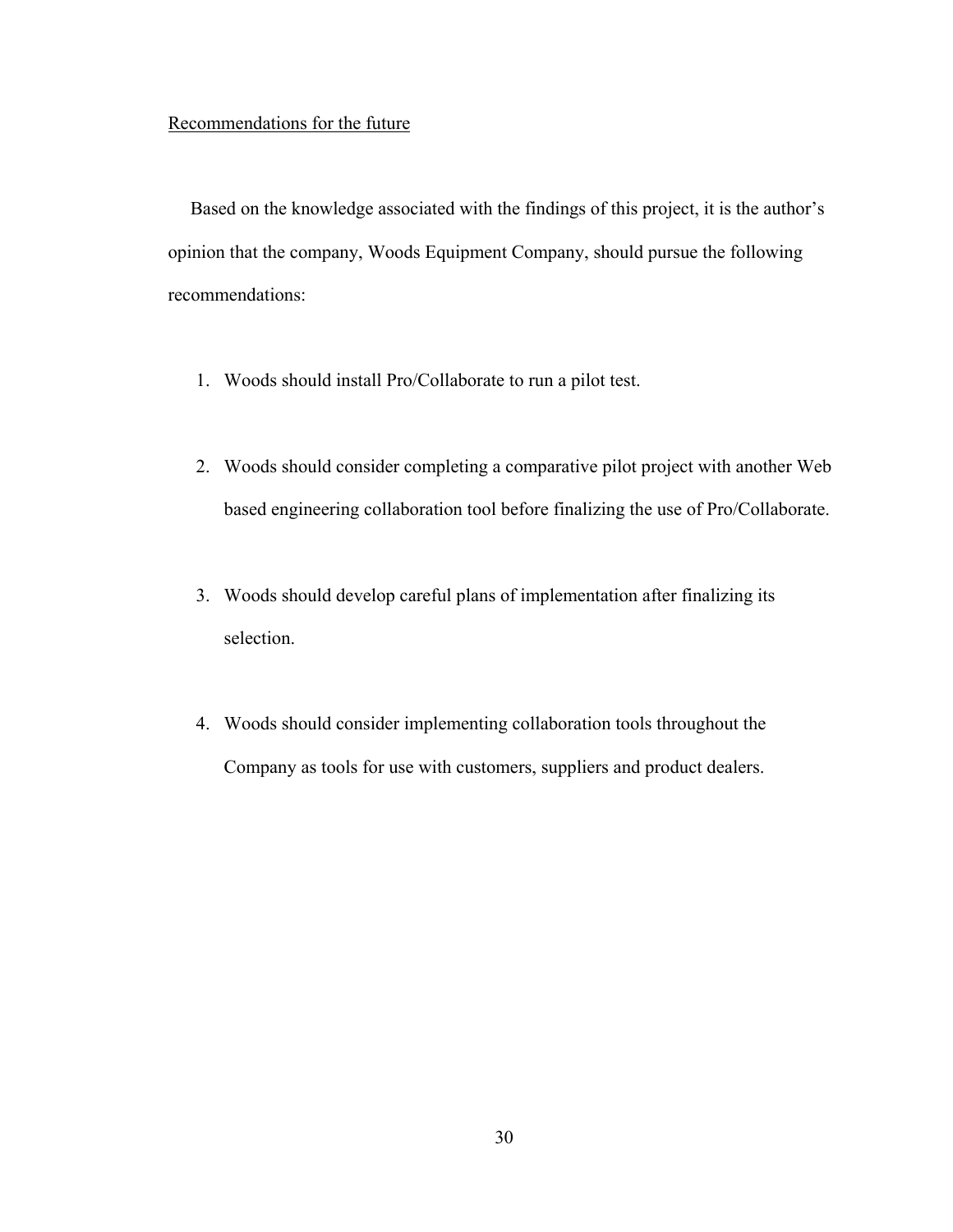### **References**

Aptec (Company) (November 2000). Collaborative Planning Prevents Problems, Computer Aided Engineering, Vol. 19, Issue 11, p22.

Beckert, Beverly (February 2001). End Users to Dole out more Dollars for Collaboration Tools, Computer Aided Engineering, Vol 20, Issue 2, p12.

Desmond, Michael (September 2001). Get The Message Instant messaging moves to plug the gap between phones and e-mail. PC World, p144.

Gilbert, Alorie (March 19, 2001). Online Collaboration: No Guarantee Of Speedy Delivery. Information Week, Issue 826, p36.

Greco (January 2000). Group Efforts. Manufacturing Systems (MSI), Vol. 23 Issue 1, p38, 3p, 14c.

Kurland, Raymond (February 1998). Selecting an MCAD system: determine needs, and then benchmark. Technicom, Inc. Solid solutions Magazine. Retrieved Nov 20, 2001, from http://www.technicom.com

Kurland, Raymond (June 1994). Using a Benchmark to Select Mechanical CAD/CAM Software. Technicom, Inc. Retrieved Nov 20, 2001, from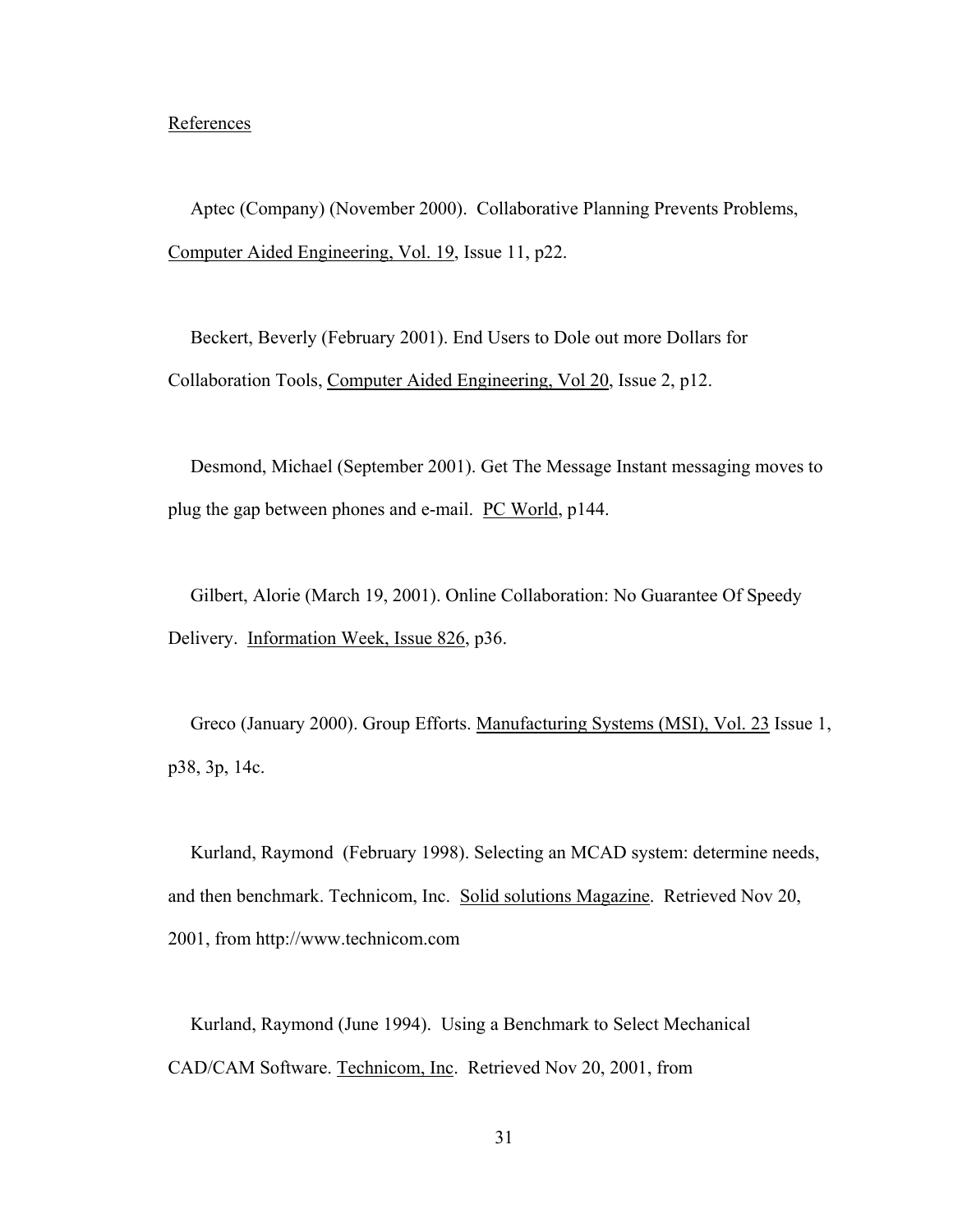http://www.technicom.com.

Lange, Larry (November, 1997). EEtimes guide to Internet engineering. Electronic Engineering Times, Issue 982, p18.

Miller, Ed (Janurary 2001). Exchange: More than Marketplaces. Computer Aided Engineering, Vol 20, Issue 1, p54.

Miller, Ed (March 2001). Using the web to go global. Computer Aided Engineering, Vol. 20, Issue 3, p44, 4p.

Mills, Anthony (1998). Collaborative Engineering and the Internet: linking product development partners via the Web. Society of Manufacturing Engineers, Dearborn, Michigan.

Plunkett Research, Ltd (2001). The Almanac of American Employers 2002-2003. Houston, TX, Retrieved October 31, 2001, from

http://www.plunkettresearch.com/careers/americanemployers\_trends.htm#1

Porter, Paula (April, 2001). The Internet as Conference Room. Design News, Vol. 56, Issue 8, pW3.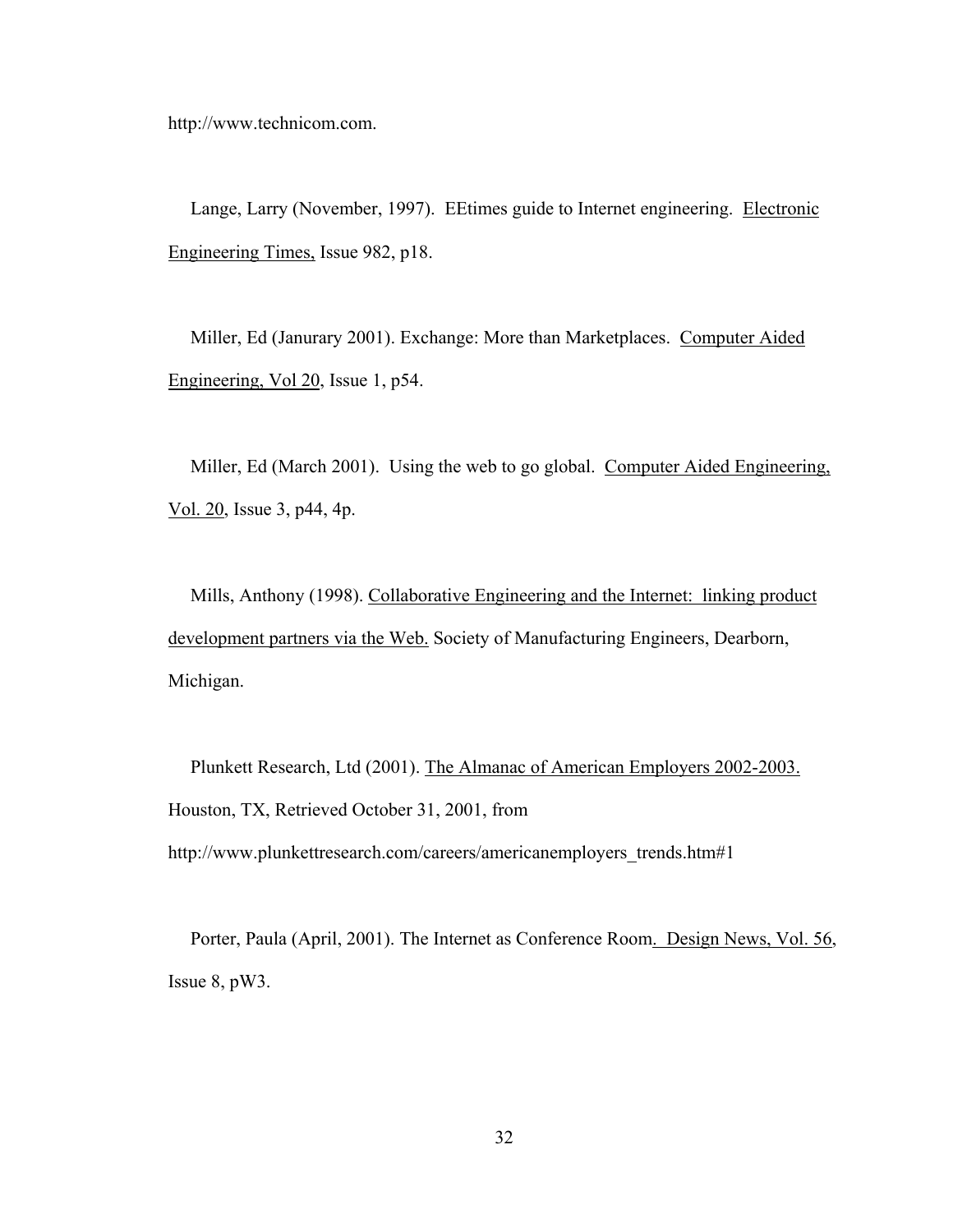Reese, Andrew K (2001). The Collaboration Question. isource Magazine, Retrieved Dec 5, 2001, from http://www.isourceonline.com

Stagliano, Scott (2001). Implementing Virtual Collaborative Environments within Reusable Space Transportation Systems. Retrieved Nov 12, 2001, from http://webevents.broadcast.com/slides/155/580/slides/powerpoint/slides/large/101701slid e.

Summers, Bob (1998). Official Microsoft NetMeeting Book. Microsoft Press, Redmond, Wash.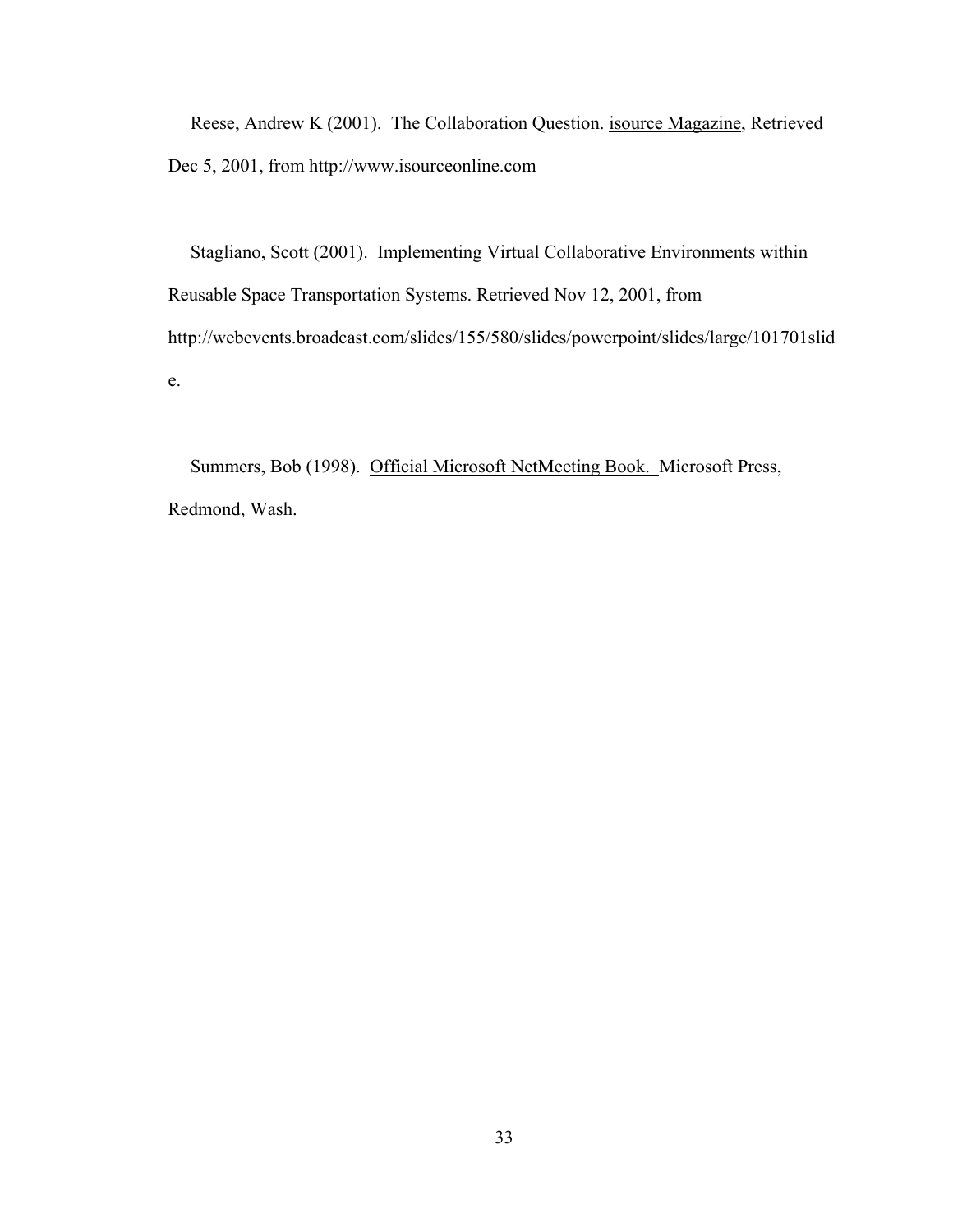## **Appendices**

## Window XP-64bit & Intel 64 bit architecture

At the same time Microsoft released its new version of its new operating system Windows XP for Intel's IA-32 bit cpu computers it also released a 64 bit version for Intel's IA-64 bit cpu computers. The 64 bit architecture is promising to deliver faster Web serving with large scale caching for Web hosting and secure communications. Most demanding server applications had previously used proprietary Unix 64 bit cpu computers. These new servers used to host engineering collaboration sessions outside those walls would provide greater security.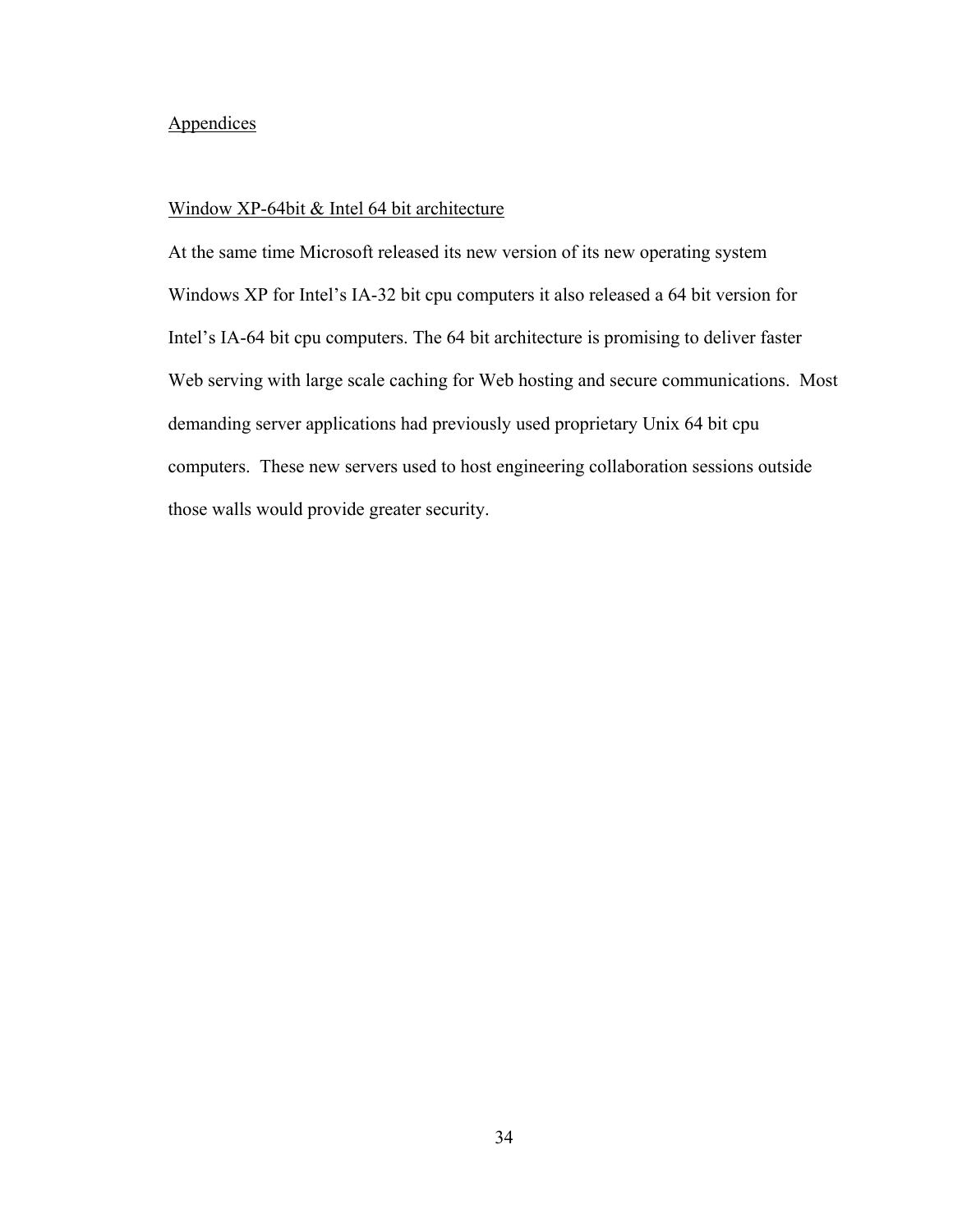#### Woods Engineering Collaboration tools Requirements

#### General Systems Integration

Work with existing Woods Network Systems infrastructure. 100baseT network systems with CAT5 cabling. Work on wintel platform computer systems supported at woods. Access collaboration tool through Internet Web interface. Commercial off the shelf products from established vendors.

## **Security**

Storing engineering data securely for team members to access.

Blocking unwanted access to shared files and conferences communications.

If not sold with hosting service then it must work through existing Woods firewall.

#### File Sharing

Storing engineering data securely for team members to access.

Engineering file types, information created and used during the design, analysis,

manufacturing and support of product or structure.

2D CAD drawing file types, AutoCAD (.dwg), Cad key (.prt), ProEngineer (.drw),

Bills-of-materials (BOMs), MS Office (.doc, .xls, Image file types, procurement sheets,

parts catalogs, animations, digital mockups, specifications

3D File Viewing/Markup

3D CAD solid model file types, ProEngineer (.prt, .asm, .drw) ProMechanica, SDRC-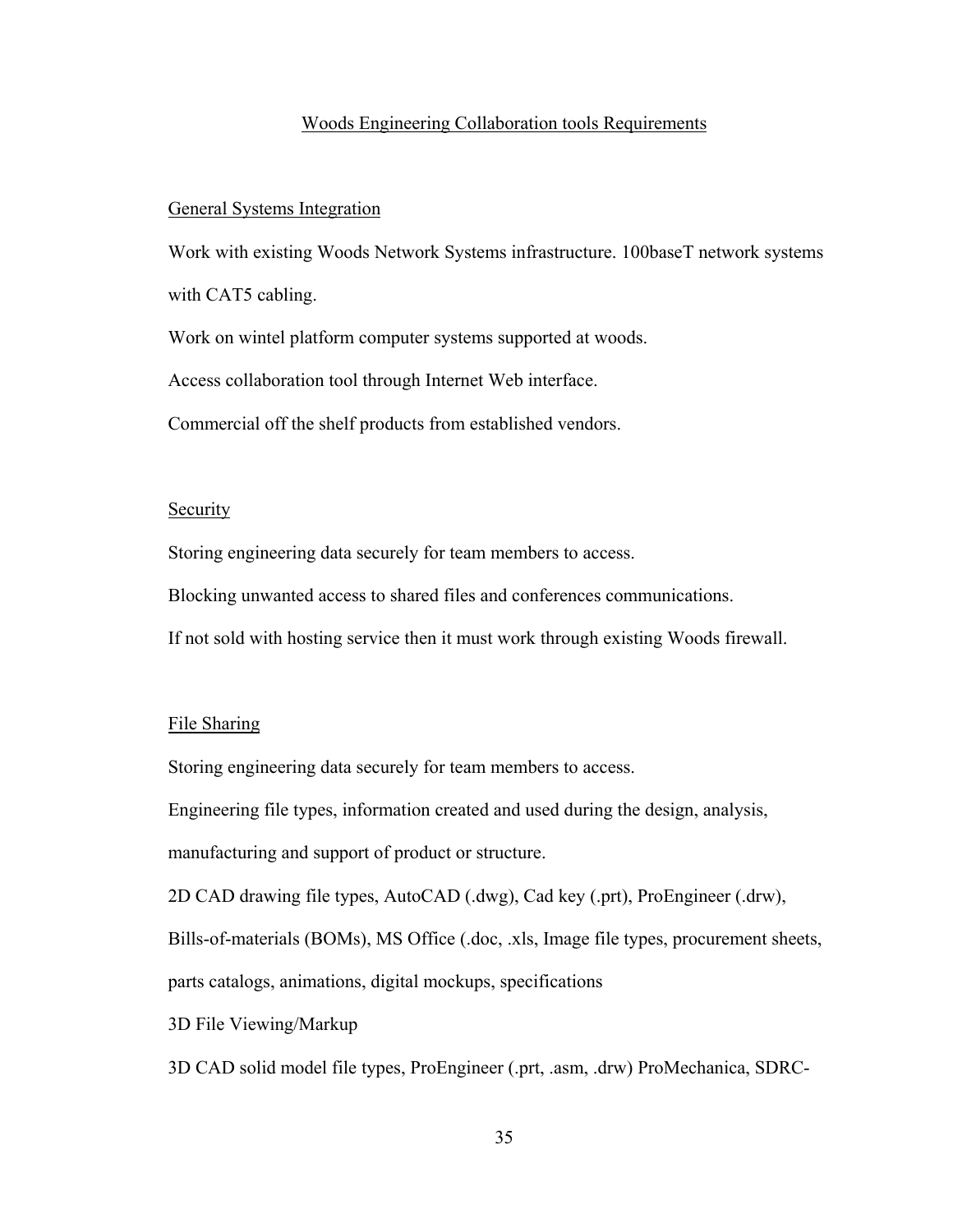Ideas.

Other 3D files types .igs, vrml, .stp, and .stl.

## Application Sharing

Share software applications across networks and allow others to take control of the application.

## Project Management

Create team members, to assign roles and access permissions to team members.

## **Conferencing**

Communicate through white board, written messaging, audio or video communications.

Save or achieve important meeting communications or notes.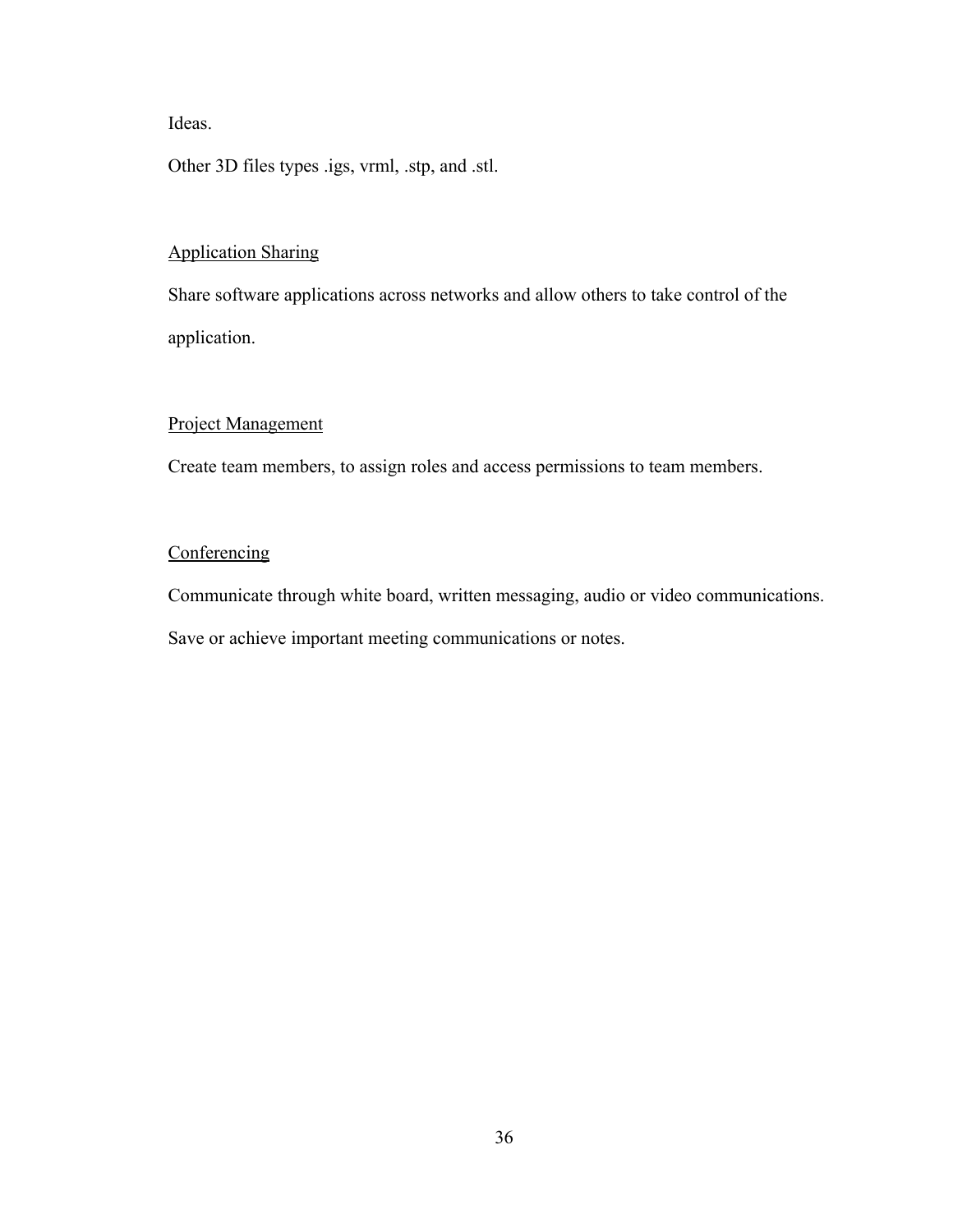#### Engineering Collaboration Tools Vendor Web Sites & Demonstration

#### E-Vis, EDS

http://www.e-vis.com/about-evis/features.html

On 11/30/01 Mr. Tony Van Gundy provided a demo e-Vis. Installation of the e-Vis client software was a 29 MB download from an install link. Minimum of 28kbps is needed for a connection speed. Connection speed at CF-Woods tested as 424kbps (cnet.com test), which is a fractional T1 connection using Internet explorer 6.0. Application sharing is performed through client to server to client computer systems. Application sharing is providing by streaming video or bitmaps so performance was slow reacting or delayed while spinning a 3D model. File type for 3D is (.jt) format. ProE files have to be exported as .stl then published to (.jt) format by server. SDRC files RE exported as (.jt). Noted future features will be audio and streaming video conferencing as broadband bandwidths become more common. E-Vis provides conference scheduling with invites delivery by email. Advanced section allows for larger 2D/3D files to be downloaded to everyone's computer to increase performance. Taking control of the demo and take measurements of 3D model were simple. Cost per user is \$89/month.

#### OneSpace, CoCreate

ftp://ftp.cocreate.com/cocreate/public/onespace/B001.html

Installation of onespace required ICA client install. Email was sent from onespace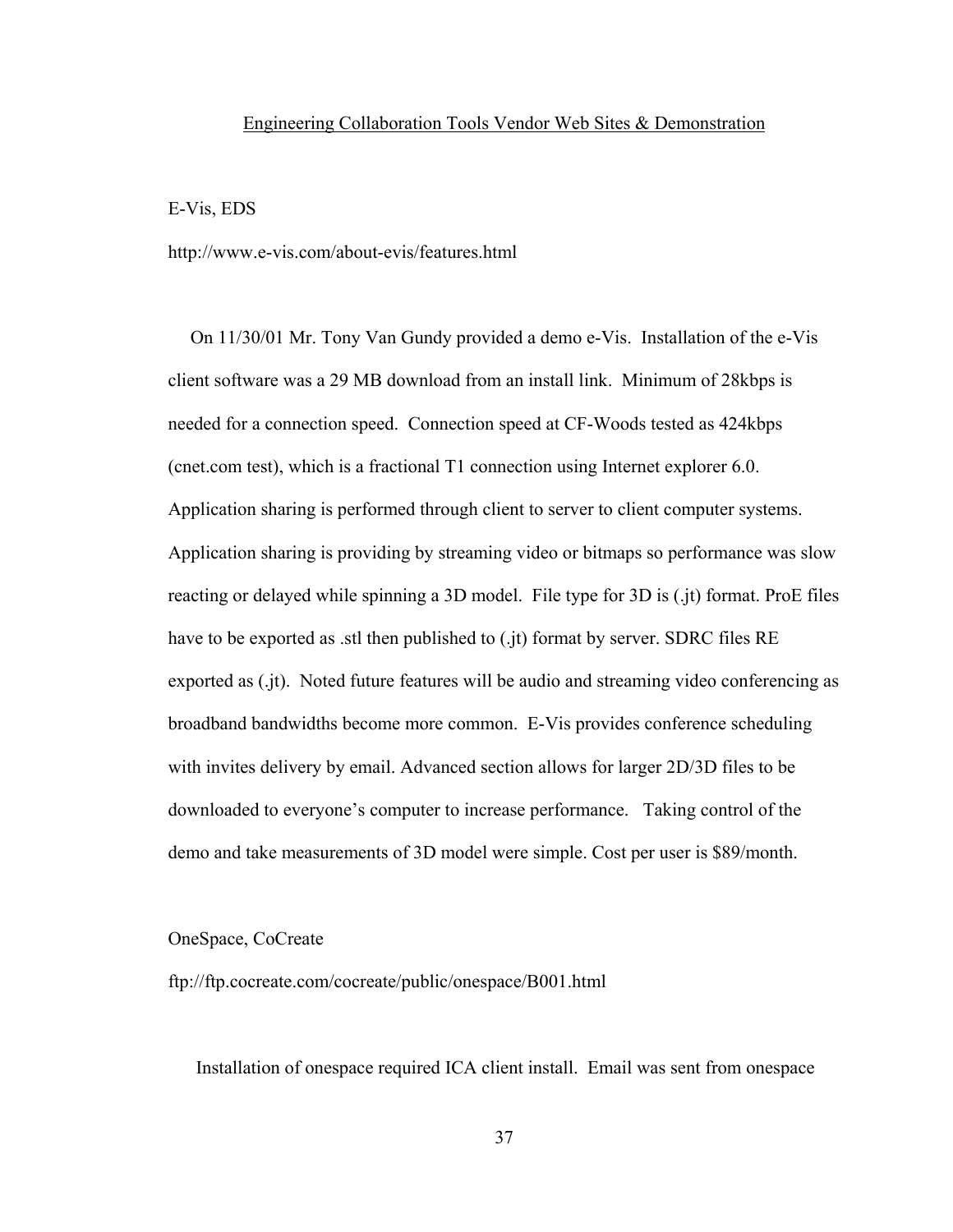meeting leader Ms. Rosie Wierenga providing meeting schedule with link to join the meeting.

 On 11/29/01 attempted to join an onespace demo meeting using Internet explorer 6.0 but failed to launch onespace due to a firewall port 1494 not being open to outbound traffic at woods. Onespace technical support sent 3-page email attachment on trouble shooting onespace installation. Asked IS to open port but received not approval.

Attempted to connect to a second meeting on 12/6/01 from home PC with 256kbps cable modem and connected successfully but meeting ended earlier with myself as only member present in the meeting. Successfully manipulated 3D model with similar results to e-Vis, slow reacting or delayed response. Tools available did not seem obvious to what there were, so experimenting was necessary. With no other members present meeting timed out after a few minutes asking to extend the meeting. Completed the meeting after trying out the few tool bars that were recognizable.

Connected to third meeting on 12/6/01 started out fine but after all three members entered the meeting the 3D model no longer appeared and an ICA error appeared. Meeting was rescheduled to 12/10/01.

Connected for a meeting with onespace on 12/10/01 with Ms. Rosie Wierenga. Entered meeting with no models present in 3D viewer or 2D viewer. Was able to drag and drop files into both. Two parts dragged separately into an assembly. Asked the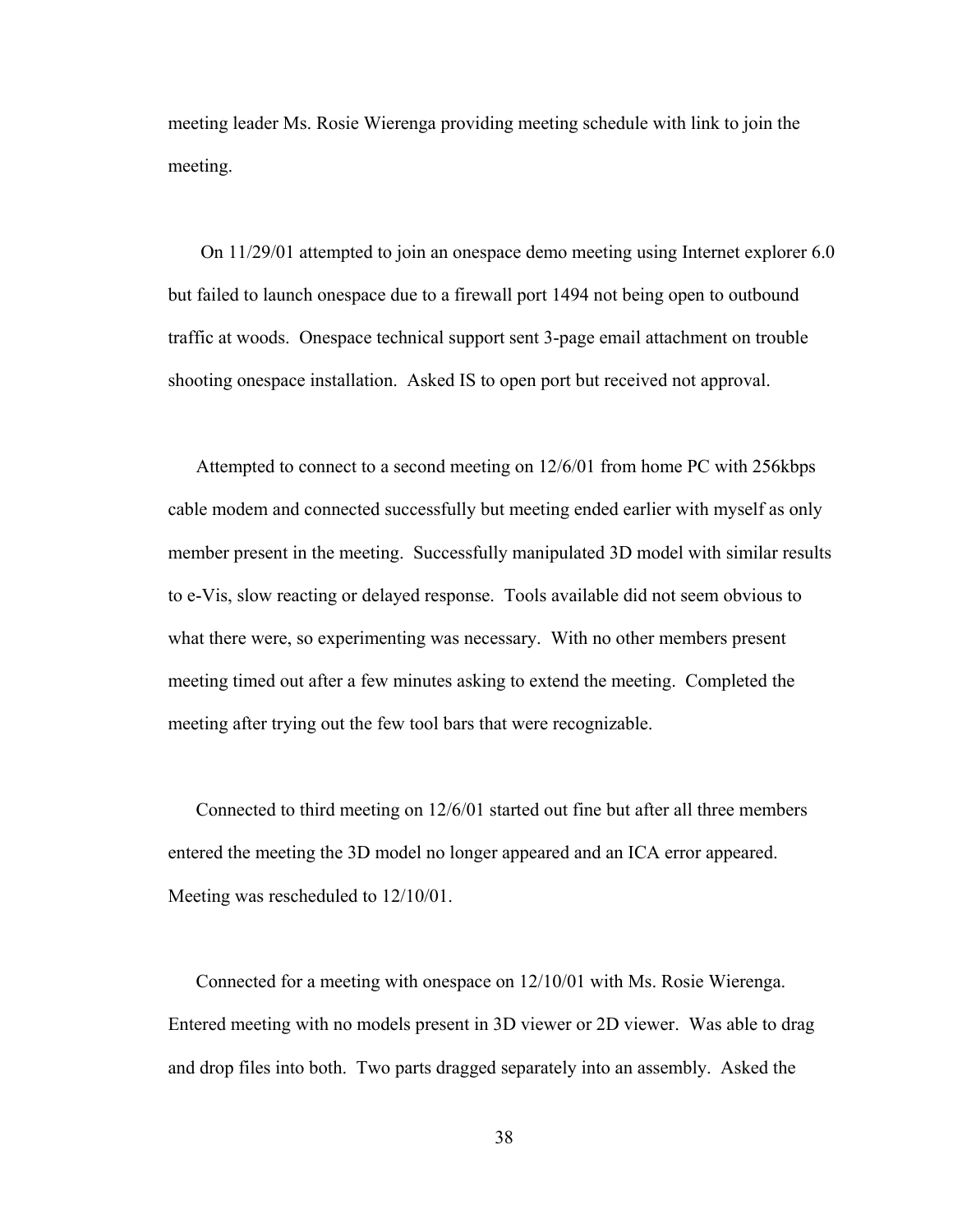question how the models knew there location without telling them but onespace could not answer and promised to get back to me with an answer at a later date. Observed PowerPoint presentation in 2D viewer about onespace. Observed 3D viewer presentation of project notes, model markup pointers, labels and model changes. Asked about required 3D file formats. An interface to each CAD program is provided which adds onespace menu picks to each program. The project ended with myself at the controls. Measure function was used on the models, which appeared to give point coordinates of model pick points only. Notes and pointers were used.

Productview (Pro/Collaborate/Projectlink), PTC http://www.ptc.com/community/tools/procollaborate/index.htm

Installation requires downloading productview application and Pro/Engineer (ProE) CAD interface to save ProE files directly from ProE. Login and password are the same as company logins established for online accounts. License is free to ProE maintenance paying customers. Hosting server space for files depends on number of ProE licenses with paid maintenance. To create a project was easy but to save files from ProE to server took awhile to transfer files through java application. After files were transferred to the project files could not be viewed with productview because the files were ProE 2001 files and Productview did not support that version of ProE files until 12/7/01. New productview allows viewing and markup of 2001 files after being published on the server compressing files for application. Cost per user is the cost of ProE maintenance currently at \$125/month.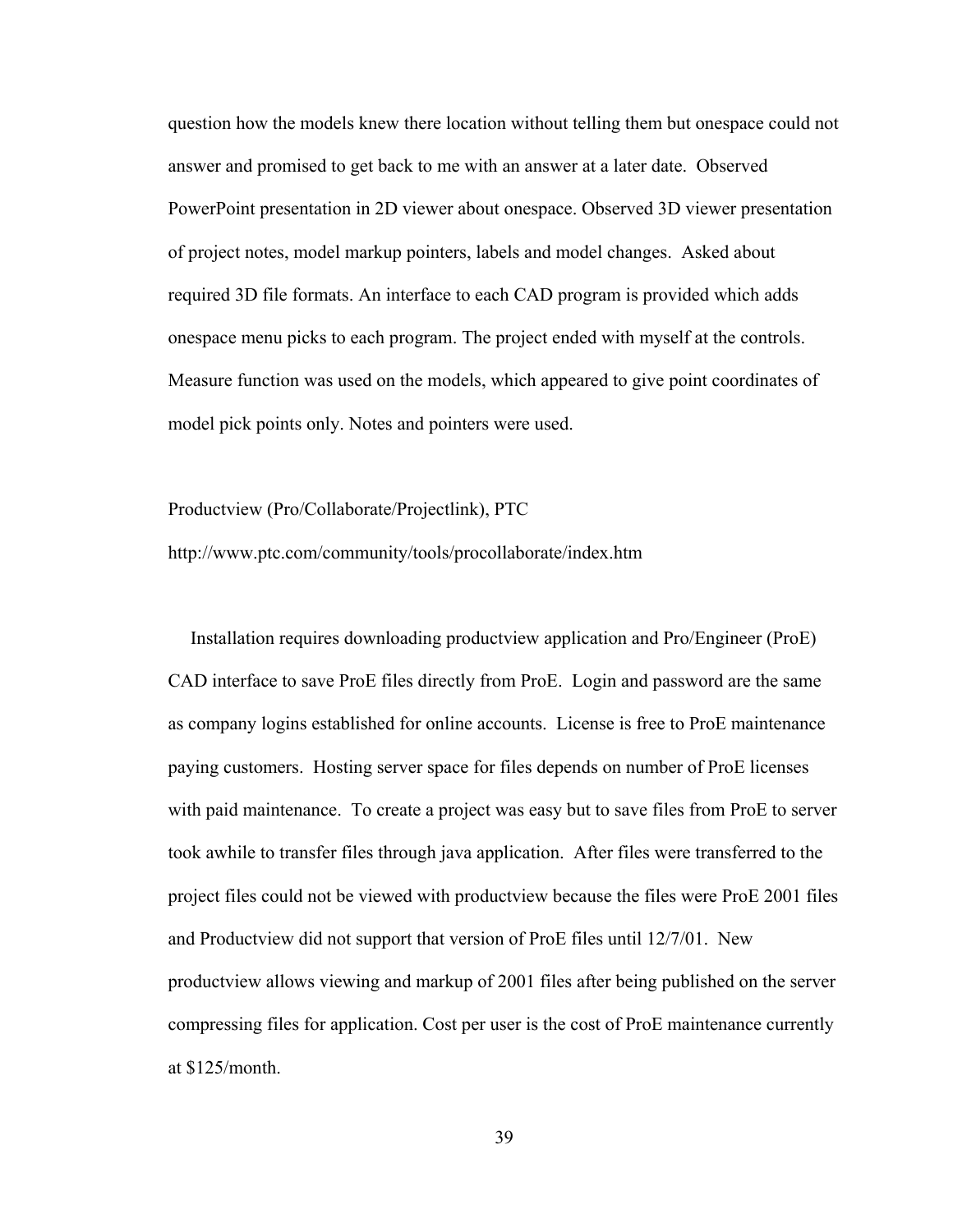WebScope, WebScope Inc.

http://www.webscopeinc.com/products/demo.html

Installation requires two java applications to be downloaded and installed. Demo was not setup in time for this study.

ConceptStation, Realitywave

http://www.conceptstation.com

Logged in to ConceptStation on 12/5/01 using Internet explorer 6.0, No software download was needed. Entered design project and manipulated, marked up, and commented on the project model. Asked about importing ProE models and an email reply explained file types supported. Exported .wrl part and assembly out of ProE and attempted to add model to project. Part went in to conference but was not complete geometry. Incomplete geometry May have been from ProE default export settings. Tried importing Assembly file into conference and it crashed the conference or locked up the browser. Mark-up, with associated model view, can be saved allowing participants to see others comments at any time during the project. Cost per user is \$30/month.

Other Topics of interest

http://webevents.broadcast.com/cahners/DesignCollab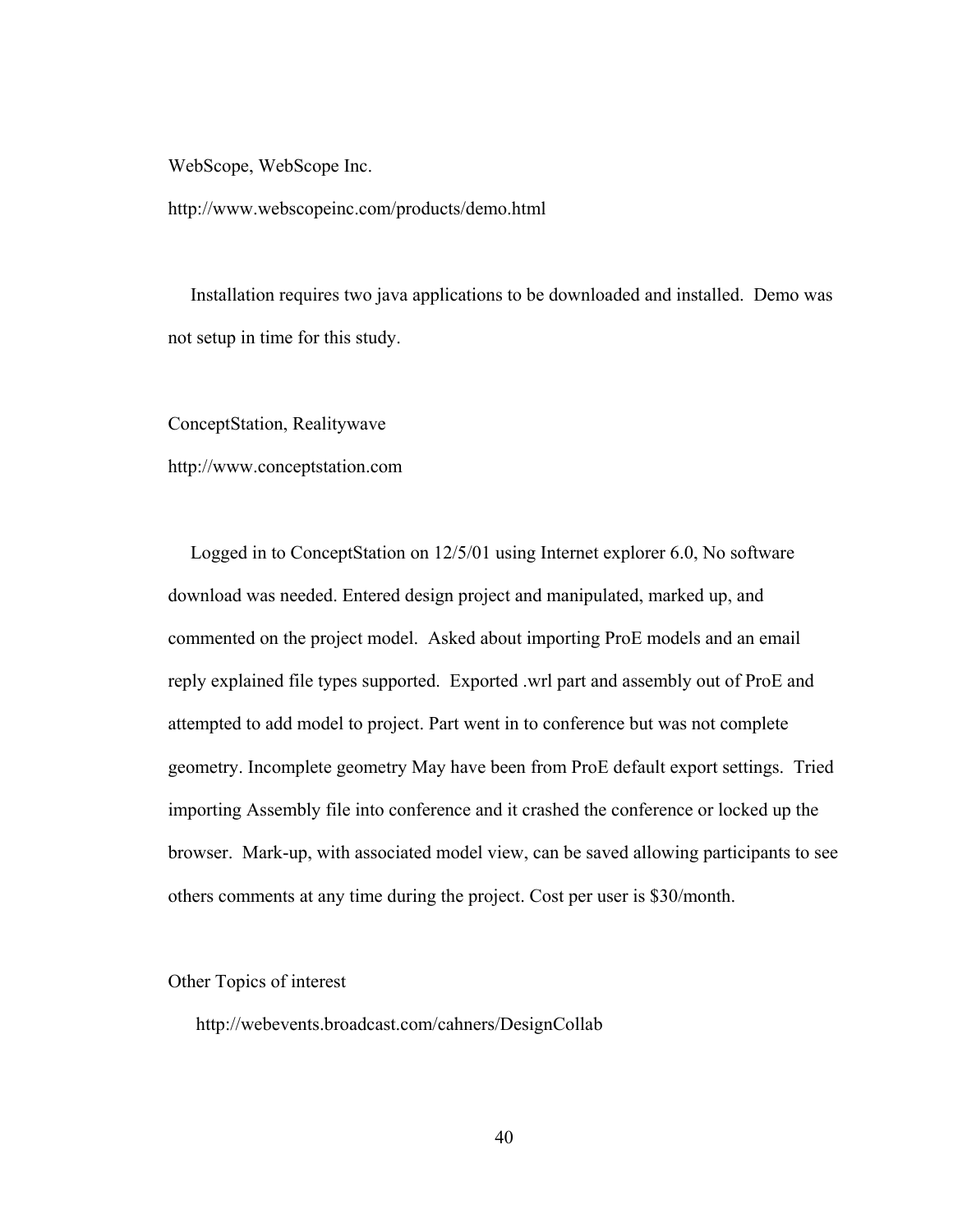Engineering Collaboration Tools Functional Requirements for Woods and the

corresponding evaluation rating

Vendor: \_\_\_\_\_\_\_\_\_\_\_\_\_\_\_\_\_\_\_\_\_\_\_\_\_\_\_\_\_\_\_\_\_\_

Directions: Rank engineering collaboration tools functionality and usefulness based on a scale of 1 to 10.

Check the appropriate rating where:  $1 =$  least useful match,  $10 =$  Most useful match

| Requirements                   |                | $\overline{2}$ | 3              | $\overline{4}$ | <b>Responses</b><br>5 | 6              | $\tau$         | 8              | 9              | 10             |
|--------------------------------|----------------|----------------|----------------|----------------|-----------------------|----------------|----------------|----------------|----------------|----------------|
| 1. Security                    | $\mathbf{O}$   | $\mathbf{O}$   | $\mathcal{O}$  | $\mathcal{O}$  | $\mathbf{O}$          | $\mathbf{O}$   | $\mathcal{O}$  | $\mathcal{O}$  | $\Omega$       | $\overline{O}$ |
| 2. 2D/3D File Viewing/Markup O |                | $\mathcal{O}$  | $\mathbf{O}$   | $\overline{O}$ | $\overline{O}$        | $\overline{O}$ | $\overline{O}$ | $\overline{O}$ | $\mathcal{O}$  | $\overline{O}$ |
| 3. File Sharing                | $\overline{O}$ | $\overline{O}$ | $\overline{O}$ | $\overline{O}$ | $\overline{O}$        | $\overline{O}$ | $\overline{O}$ | $\overline{O}$ | $\overline{O}$ | $\Omega$       |
| 4. Application Sharing         | $\mathbf{O}$   | $\overline{O}$ | $\mathbf{O}$   | $\overline{O}$ | $\overline{O}$        | $\overline{O}$ | $\overline{O}$ | $\mathcal{O}$  | $\mathcal{O}$  | $\Omega$       |
| 5. Project Management          | $\mathbf{O}$   | $\mathcal{O}$  | $\mathcal{O}$  | $\overline{O}$ | $\overline{O}$        | $\theta$       | $\overline{O}$ | $\mathcal{O}$  | $\mathbf{O}$   | $\Omega$       |
| 6. Conferencing                | $\mathcal{O}$  | $\mathbf{O}$   | $\Omega$       | $\overline{O}$ | $\overline{O}$        | $\overline{O}$ | $\Omega$       | $\Omega$       | $\Omega$       | $\Omega$       |